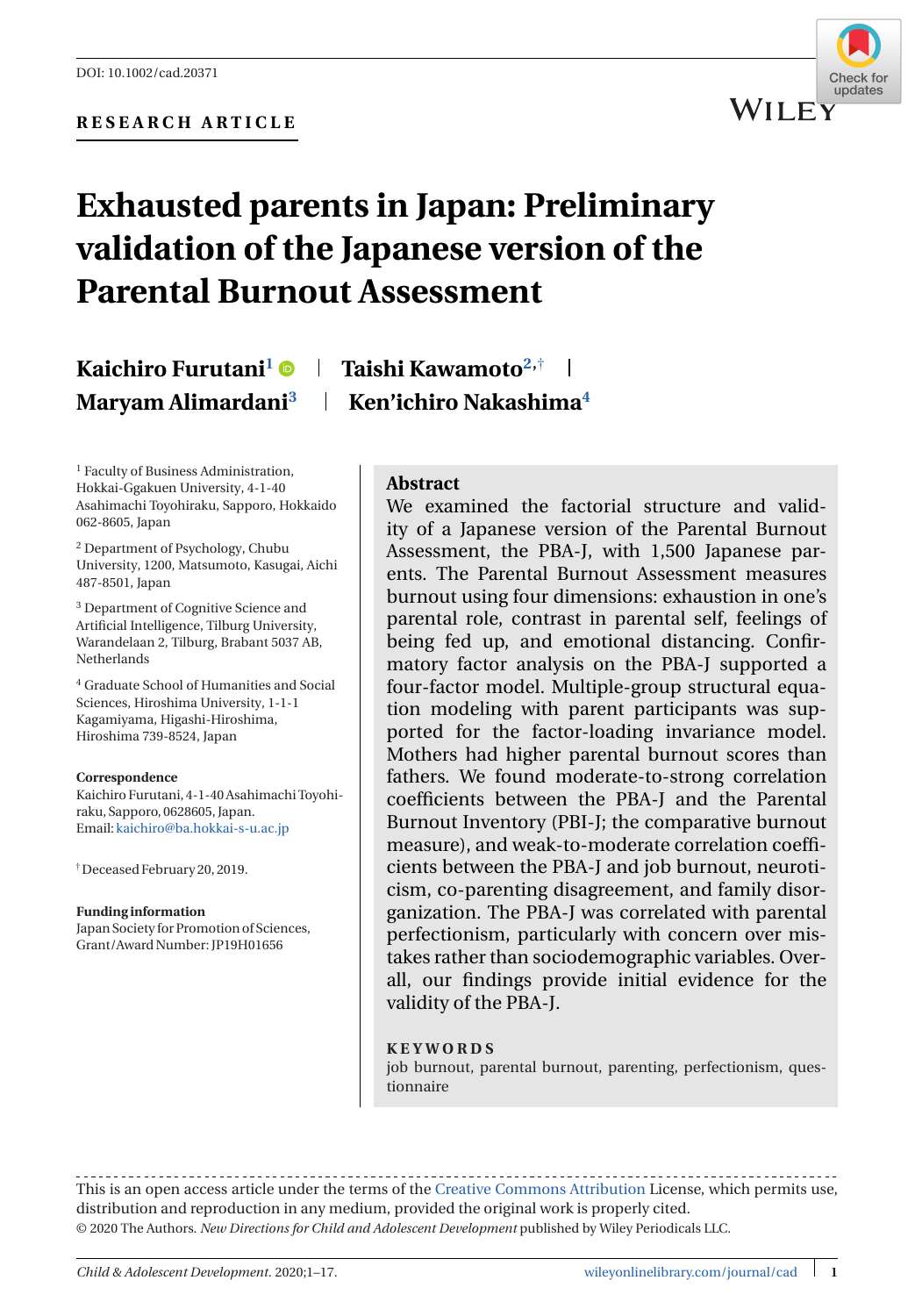### Parenting is fraught with difficulties worldwide. Some parents try to raise their children by holding them to high standards or avoiding parenting mistakes. Such efforts can lead to parental burnout, an emotional disorder. To assess parental burnout, Roskam, Raes, and Mikolajczak [\(2017\)](#page-15-0) developed the Parental Burnout Inventory (PBI), which comprises three factors: exhaustion in one's parental role (EX), emotional distancing from one's children (ED), and personal accomplishment (PA).

Following the work of Roskam and colleagues, researchers evaluated the validity of the PBI in different countries [\(Kawamoto, Furutani, & Alimardani,2018;](#page-14-0) Van Bakel, Van Engen, & Peters, [2018\)](#page-16-0). Kawamoto, Furutani, and Alimardani [\(2018\)](#page-15-0) tested the construct validity of the Japanese version of the PBI with results indicating weak-to-moderate correlations between parental burnout and job burnout, thereby providing evidence for the PBI-J's validity. Parental burnout is associated with individual differences, including neuroticism (Mikolajczak, Raes, Avalosse, & Roskam, [2018\)](#page-15-0) and perfectionism (Kawamoto & Furutani, [2018\)](#page-15-0). However, parental burnout is associated to a lesser extent with sociodemographic variables, such as the number of children or time spent at work (Kawamoto et al., [2018;](#page-15-0) Mikolajczak et al., [2018\)](#page-15-0). Thus, investigating the mechanisms behind parental burnout is critical.

The PBI was developed based on the Maslach Burnout Inventory (MBI; Maslach & Jackson, [1981\)](#page-15-0), which measures occupational burnout; thus, it uses the MBI's factor structure. It remains unclear whether the structure of the PBI that emerged from earlier studies is the best representation of parental burnout. In response to this limitation, a new measure, the Parental Burnout Assessment (PBA) was created (Roskam, Brianda, & Mikolajczak, [2018\)](#page-15-0). The PBA includes four dimensions: EX; contrast with previous parental self (CO); feelings of being fed up with one's parental role (FU); and ED.

While the PBI and PBA are highly correlated and demonstrate consistency regarding relationships with other variables, Roskam et al. [\(2018\)](#page-15-0) argue that the PBA has four advantages over the PBI. First, the PBI does not include CO as an essential parental burnout dimension, but the PBA does. Second, the PA dimension in the PBI assesses parental burnout indirectly; however, in the PBA, all 23 items are clearly formulated to measure parental burnout directly and precisely. Third, in the parental role, the loss of pleasure and fulfillment takes precedence over the loss of efficacy (Roskam et al., [2018\)](#page-15-0). The PBI may be inappropriate because parental fulfillment and efficacy are both represented by a single factor (PA). Fourth, unlike the PBI, the PBA is a free assessment tool.

For the above reasons, the PBA can be considered a good candidate for assessing parental burnout. However, the questionnaire has thus far mainly been used among French-, English-, Chinese-, and Finnish-speaking parents (Aunola, Sorkkila, & Tolvanen, [2020;](#page-14-0) Cheng et al., [2020;](#page-14-0) Roskam et al., [2018\)](#page-15-0); its validity and reliability in other cultural contexts and languages remains unknown. The possibility of cultural differences in the structure and expression of parental burnout is undeniable. Therefore, it is necessary to evaluate the validity and reliability of the PBA in different cultural contexts and languages. Consequently, for the present study, we chose to translate the PBA into Japanese and investigate its validity and reliability among Japanese parents.

### **1 THE CURRENT STUDY**

Our primary goal was to create and validate a Japanese version of the PBA (PBA-J); however, we set four sub-goals. First, we tested whether the PBA-J had a four-factor structure identical to that of the original PBA. Additionally, as in previous studies (Aunola et al., [2020\)](#page-14-0), factor invariance between mothers and fathers was tested.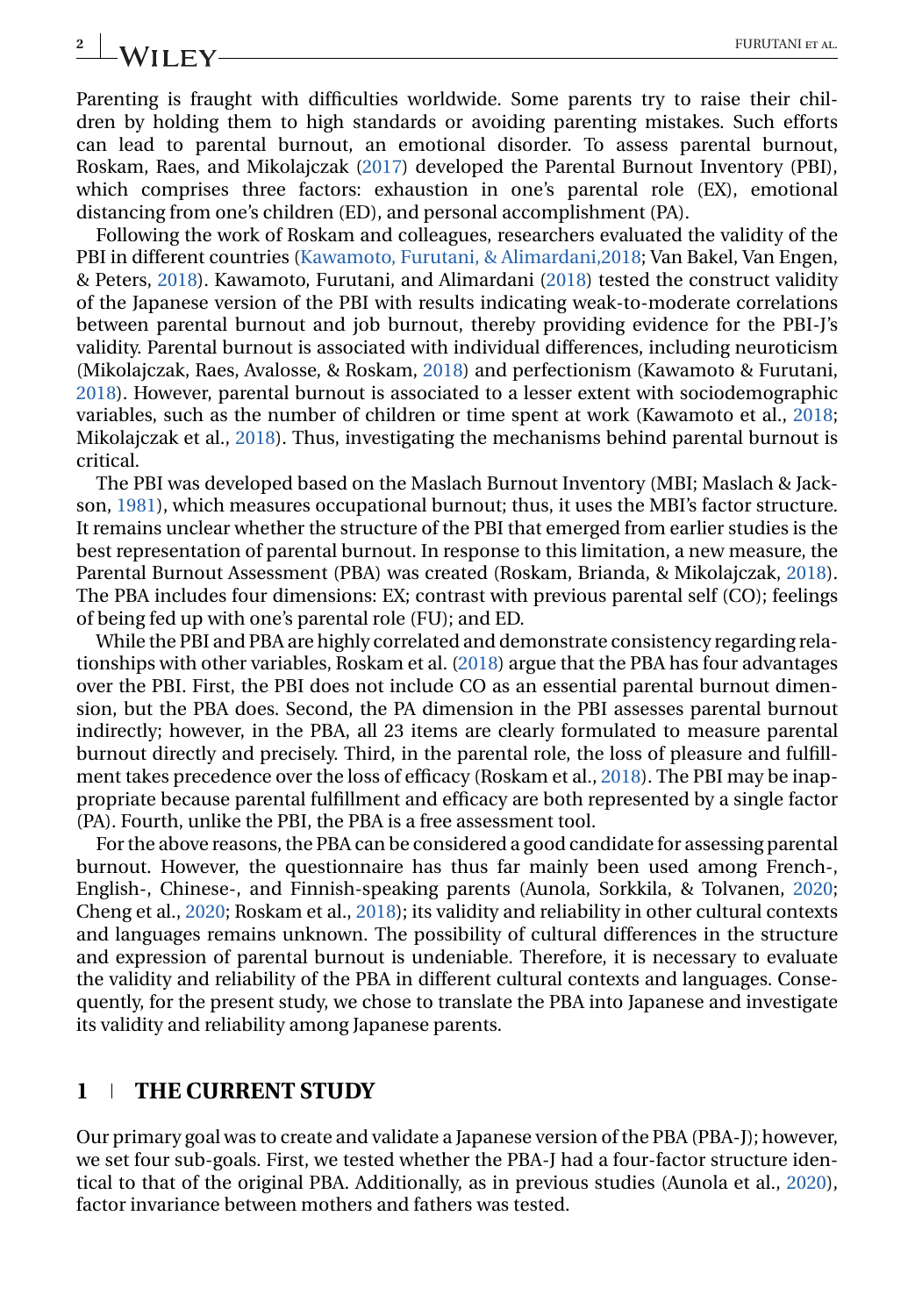Second, we examined gender effects of parental burnout in Japan, as mothers have been found to have higher burnout scores than fathers in Europe (Aunola et al., [2020;](#page-14-0) Roskam et al., [2018\)](#page-15-0).

Third, we investigated the associations among the PBA-J, PBI-J, job burnout, depression, neuroticism, co-parenting disagreement, and family disorganization. We explored the possibility of a moderate-to-strong correlation between the PBA and PBI (Roskam et al., [2018\)](#page-15-0), and weak-to-moderate positive correlations for the PBA and job burnout (Brianda et al., [2020;](#page-14-0) Mikolajczak, Gross, Stinglhamber, Norberg, & Roskam, [2020\)](#page-15-0). Moreover, we explored the possibility that parental burnout would be moderately positively associated with depressive symptoms (Kawamoto et al., [2018;](#page-15-0) Mikolajczak et al., [2020;](#page-15-0) Van Bakel et al., [2018\)](#page-16-0). Previous studies reported weak-to-moderate correlations between the PBA and neuroticism, co-parenting disagreement, and family disorganization (Gérain & Zech, [2018;](#page-14-0) Mikolajczak, Brianda, Avalosse, & Roskam, [2018;](#page-15-0) Roskam et al., [2018\)](#page-15-0); thus, we explored whether the PBA-J and those variables have weak-to-moderate positive correlations.

Fourth, following Kawamoto et al. [\(2018\)](#page-15-0), we examined the influence of sociodemographic variables and perfectionism (personal standards [PS] and concern over mistakes [CM]) on parental burnout. Perfectionism is a personality trait comprising two dimensions: perfectionistic strivings and perfectionistic concerns (see Stoeber & Gaudreau, [2017;](#page-15-0) Stoeber & Otto, [2006\)](#page-15-0). Perfectionistic strivings (here, PS) are personal standards of performance and a self-oriented quest for perfection, while perfectionistic concerns (here, CM) are worries about making mistakes, fears of negative evaluation by others if one fails to be perfect, etc. PS had a weak negative correlation with parental burnout in the PBI-J, while CM had a weak-to-moderate positive correlation (Kawamoto et al., [2018\)](#page-15-0). Thus, we investigated the possibility that CM would have a stronger impact than PS on parental burnout in the PBA-J. Moreover, in the PBI-J, parental perfectionism had a stronger effect on parental burnout than did job perfectionism (Kawamoto et al., [2018\)](#page-15-0). Thus, we examined the possibility that parental perfectionism would have more of an effect on parental burnout in the PBA-J than job perfectionism would.

Incidentally, the literature reports inconsistent findings regarding the effects of sociodemographic variables on parental burnout. The PBI-J was weakly negatively associated with sociodemographic variables such as parental age and number of children (Kawamoto et al., [2018\)](#page-15-0). However, in Roskam et al. [\(2018\)](#page-15-0) PBA study, parents who had a child with special needs, or had at least one child younger than five, or worked part time, had significantly higher PBA total scores. These variables were also included in Kawamoto et al. [\(2018\)](#page-15-0). It is possible that this discrepancy may have been caused by differences in scales or cultures. Therefore, in this study, we also aimed to confirm the effects of sociodemographic variables.

#### **2 METHOD**

#### **2.1 Participants**

Participants ( $N = 1,500$ ), who were recruited by a pooling company (Rakuten Insight), included parents living with at least one child in Japan. We used an approximately equal size allocation procedure for age and gender. Participant ages ranged from 20 to 59 years  $(M = 40.42; SD = 1.26)$ . Participants provided written informed consent, and the ethics committee of Hiroshima University approved the study protocol.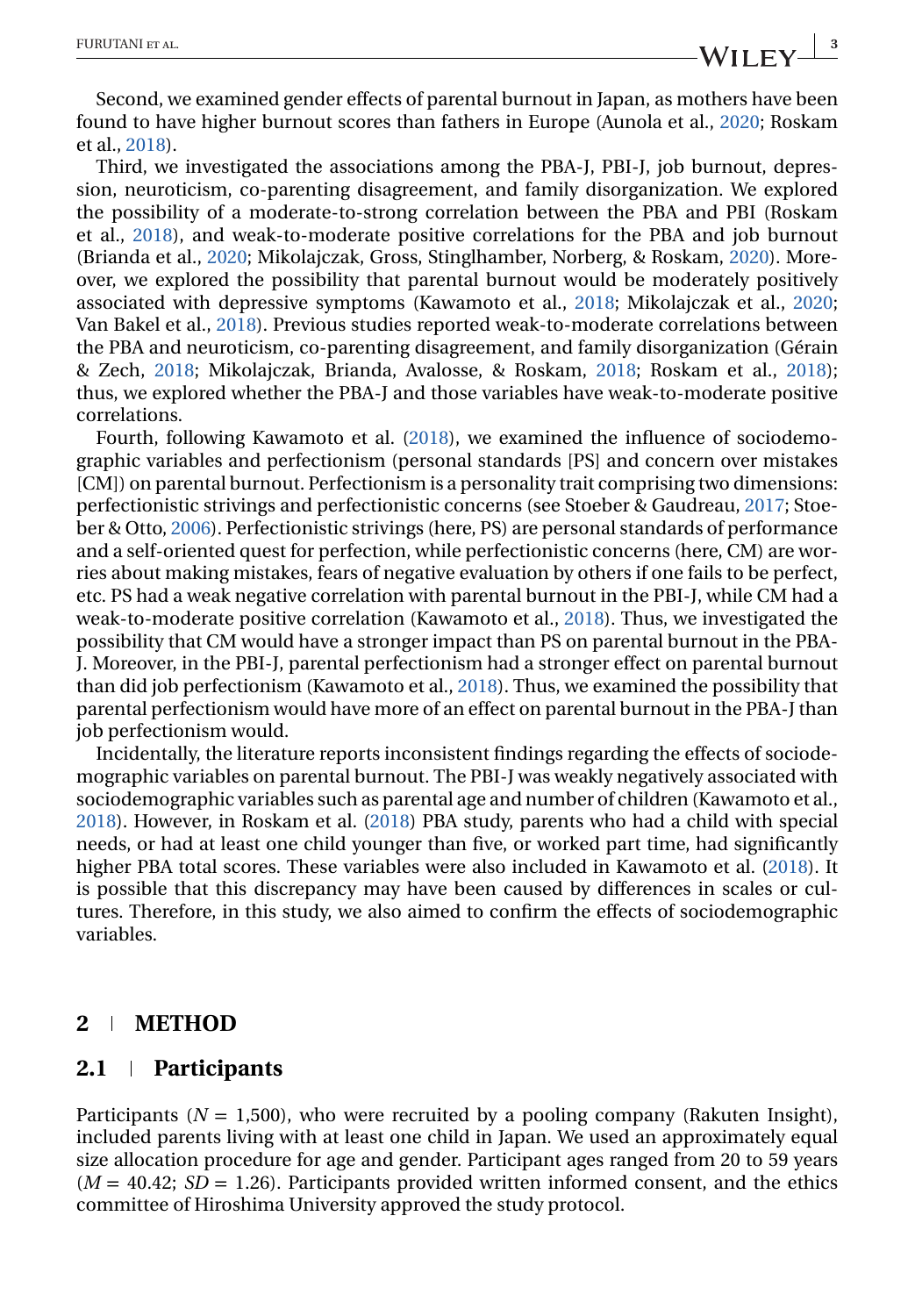| TABLE 1 | Descriptive statistics of the participants |  |
|---------|--------------------------------------------|--|
|---------|--------------------------------------------|--|

| $N$ or $M$ [range]                                     |                |                         |  |  |  |  |  |
|--------------------------------------------------------|----------------|-------------------------|--|--|--|--|--|
| Child's age (years)                                    |                | $[0 - 36]$              |  |  |  |  |  |
| Number of children                                     |                | $M = 1.62$ [1-8]        |  |  |  |  |  |
| <b>Marital status</b>                                  |                |                         |  |  |  |  |  |
| Living with a marital partner                          | 1365           | $(91.00\%)$             |  |  |  |  |  |
| Partner transferred to a location far away from family | 37             | $(2.47\%)$              |  |  |  |  |  |
| Living separately by choice                            | 23             | $(1.53\%)$              |  |  |  |  |  |
| Living with a significant other or fiancé (unmarried)  | 11             | $(0.73\%)$              |  |  |  |  |  |
| Not living with a significant other or fiancé          | 64             | $(4.27\%)$              |  |  |  |  |  |
| <b>Education level</b>                                 |                |                         |  |  |  |  |  |
| 9 years (junior high school)                           | 32             | $(2.13\%)$              |  |  |  |  |  |
| 12 years (high school)                                 | 337            | (22.47%)                |  |  |  |  |  |
| 12-16 years (technical or 2-year college)              | 417            | $(27.80\%)$             |  |  |  |  |  |
| 16 years (undergraduates)                              | 623            | $(41.53\%)$             |  |  |  |  |  |
| $>16$ years                                            | 84             | $(5.60\%)$              |  |  |  |  |  |
| Other                                                  | $\overline{7}$ | $(0.47\%)$              |  |  |  |  |  |
| <b>Work-related variables</b>                          |                |                         |  |  |  |  |  |
| Annual net income <sup>a</sup>                         |                | $Me = 7$                |  |  |  |  |  |
| Working part time                                      | 241            | $(16.07\%)$             |  |  |  |  |  |
| Working full time                                      | 920            | $(61.33\%)$             |  |  |  |  |  |
| Full-time homemaker                                    | 339            | $(22.60\%)$             |  |  |  |  |  |
| Working hours per week                                 |                | $M = 33.10(SD = 19.48)$ |  |  |  |  |  |

*Note*.  $N = 1,500$ ;  $M$ , mean;  $Me$ , median; *SD*, standard deviation.

 $17 = 6$  million to 7 million yen.

### **2.2 Sociodemographic variables**

In consideration of the Japanese family situation, we measured several demographic variables used in previous studies (Kawamoto et al., [2018;](#page-15-0) Roskam et al., [2018\)](#page-15-0), including participants' gender, age, number of children, age of children, marital status (married and living with marital partner; married but partner is transferred to a location far away from the family; married but living separately by choice; not married but living with a significant other or fiancé; not married and not living with a significant other or fiancé), level of education (junior high, high school, technical or 2-year college, university, or graduate school), annual net income (1 = *less than 1 million yen* [about \$10,000 USD] to 11 = *over 10 million yen* [about \$100,000 USD]), type of work (full time or part time), and work hours per week. Table 1 summarizes participants' characteristics.

### **2.3 Measures**

### **2.3.1 Japanese version of the parental burnout assessment**

The original PBA was translated into Japanese and back-translated by a translation agency (Crimson Interactive, Inc., Japan) to ensure quality and content accuracy. We obtained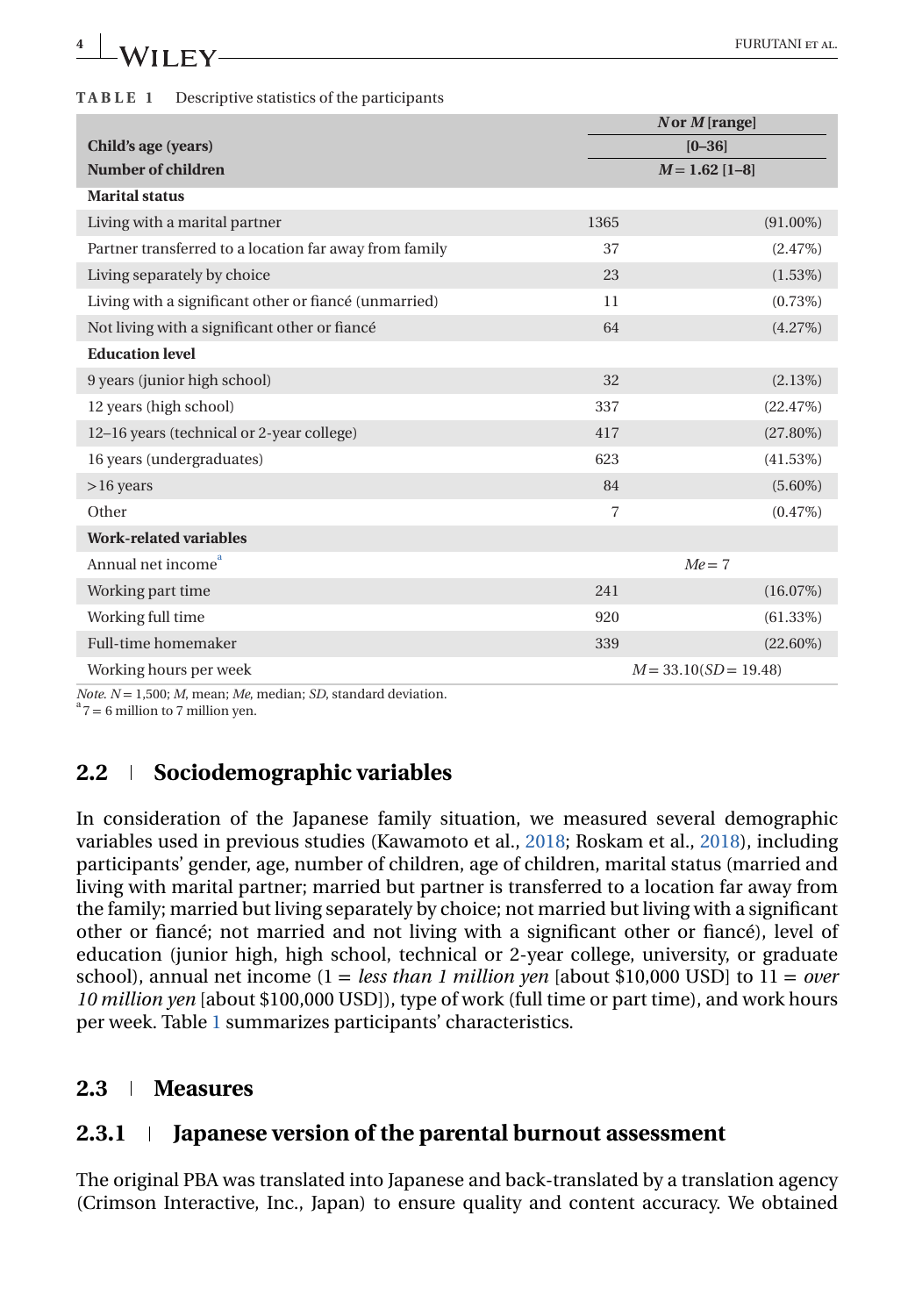permission to use and translate the PBA from Roskam, who developed the original version. An English–Japanese bilingual researcher compared and revised the questionnaires, paying attention to preserving the semantics and concepts of the original version. The original PBA comprises four subscales and 23 items: Exhaustion in Parental Role (EX: 9 items), Contrast with Previous Parental Self (CO: 6 items), Feelings of Being Fed Up (FU: 5 items), and Emotional Distancing (ED: 3 items). Items are rated on a 7-point rating scale ranging from 0 = *never* to 3 = *a few times a month* to 6 = *every day*. In this sample, Cronbach's alphas were .95, .87, .93, .84 for the four subscales, respectively, and .98 for the total score.

### **2.3.2 Japanese version of the parental burnout inventory**

We included the 22-item self-report Parental Burnout Inventory-Japanese version (PBI-J; Kawamoto et al., [2018\)](#page-15-0) for comparison. Mind Garden Inc., which holds the copyright to the PBI (1981, Christina Maslach & Susan E. Jackson; all rights reserved in all media), gave permission to alter the scale. The PBI comprises three subscales: Emotional Exhaustion (EX: 8 items), Emotional Distancing (ED: 8 items), and Personal Accomplishment (PA: 6 items, reverse scored). Items are rated on the same 7-point scale as above. In this sample, Cronbach's alphas were .92, .89, and .85 for the three subscales, respectively, and .91 for the total score.

## **2.3.3 Job burnout**

We used the Japanese Burnout Inventory (JBI; Kubo, [1998,](#page-15-0) [2014;](#page-15-0) Tao & Kubo, [1996\)](#page-16-0), which has been widely used in Japan, for instance by Kawamoto et al. [\(2018\)](#page-15-0). This scale contains 20 items on three subscales: Emotional Exhaustion (EE: 7 items), Depersonalization (DP: 7 items), and Personal Accomplishment (PA: 6 items, reverse scored). Each item is rated a 7 point scale ranging from 0 = *not at all* to 6 = e*very day*. Cronbach's alphas were .90, .89, and .88 for the three subscales, respectively, and .87 for the global score. For job burnout, only participants who were working part time or full time at the time of the study were asked to respond ( $n = 1,161$ ).

### **2.3.4 Depression**

We used the Todai Health Index Depression Scale (THI-D; Aoki, Suzuki, & Yanai, [1974:](#page-14-0) 10 items). Participants rated their feelings on a 3-point scale: 1 = *no*; 2 = *neither yes or no*; and 3 = *yes*. Previous studies have reported good reliability (*α* = .91; Kawamoto et al., [2018\)](#page-15-0) and validity (Kawada, Suzuki, Kubota, Ohnishi, & Satoh, [1999\)](#page-15-0) for this scale. In the current sample, Cronbach's alpha was .91.

### **2.3.5 Neuroticism**

We used the neuroticism subscale of the 10-item Personality Inventory-Japanese version (TIPI; Gosling, Rentfrow, & Swann, [2003;](#page-14-0) TIPI-J, Oshio, Abe, & Cutrone, [2012\)](#page-15-0). The subscale includes two items rated on a 7-point Likert-type scale ranging from 1 = *strongly disagree* to 7 = *strongly agree*. In the current sample, Cronbach's alpha was .58.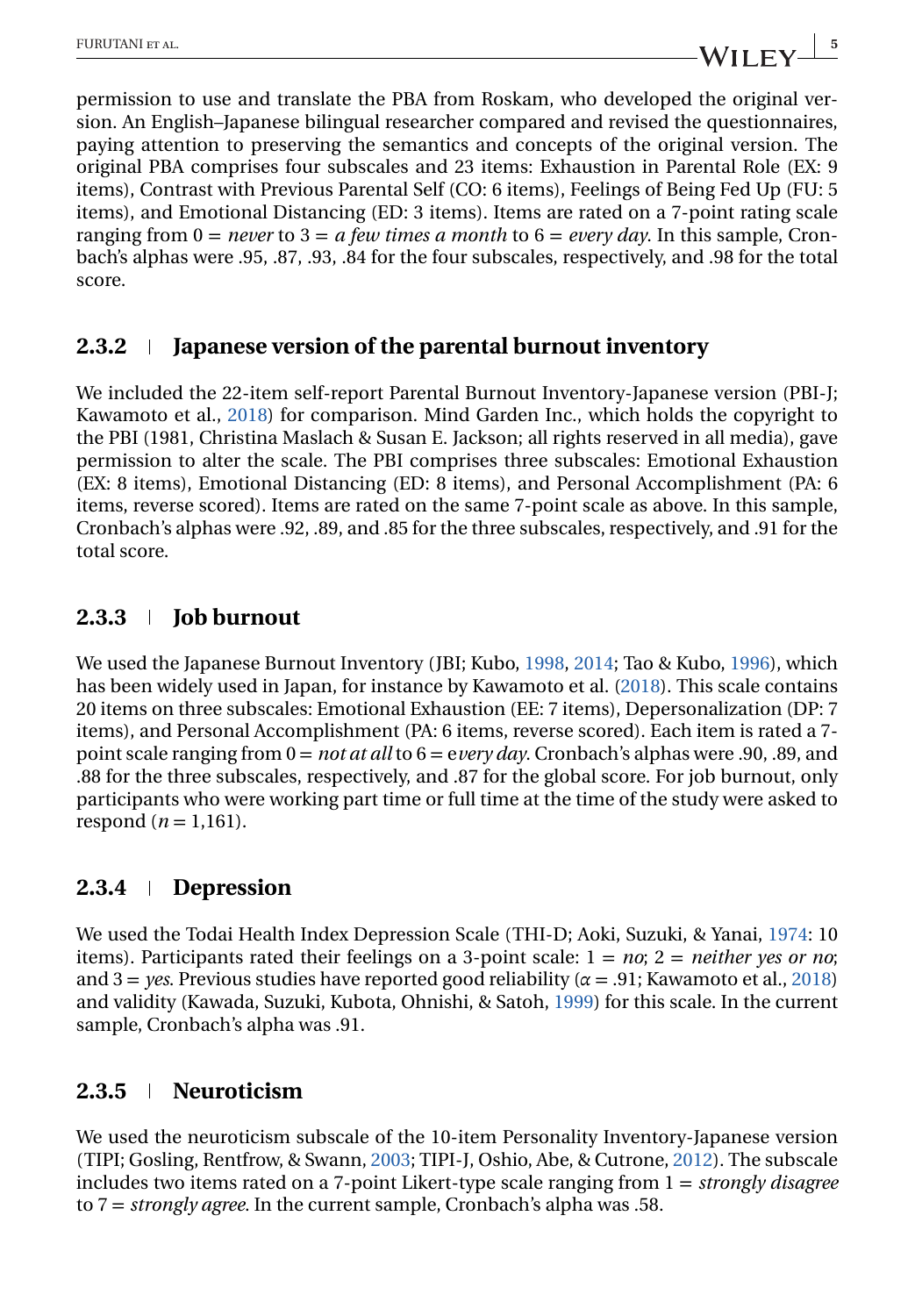### **2.3.6 Co-parenting disagreement**

We used the Co-parenting Agreement subscale (CRS; Feinberg, Brown, & Kan, [2012\)](#page-14-0) of the Japanese version of the Co-parenting Relationship Scale (CRS-J: Takeishi, Nakamura, Kawaziri, Atogami, & Yoshizawa, [2017\)](#page-16-0), which comprises four items rated on a 7-point Likert-type scale ranging from 0 = *not at all true for us* to 6 = *absolutely true for us*. Higher scores indicate greater co-parenting disagreement. In the current sample, Cronbach's alpha was .83.

### **2.3.7 Family disorganization**

We used the Japanese version of the Confusion, Hubbub and Order Scale (CHAOS), a 15 item scale measuring environmental confusion and disorganization in the family, such as high noise levels, crowding, and home traffic patterns (Matheny, Wachs, Ludwig, & Phillips, [1995;](#page-15-0) Matsumoto, [2012\)](#page-15-0). Items were rated on a 5-point Likert scale ranging from 1 = *not at all true for us* to 4 = *absolutely true for us*. Higher scores represent homes with greater chaos, disorganization, and time pressure. In the current study, Cronbach's alpha was .79.

## **2.3.8 Parental and job perfectionism**

We used the Japanese-version Multidimensional Self-oriented Perfectionism Scale (J-MSPS; Sakurai & Ohtani, [1997\)](#page-15-0), which is based on the Frost Multidimensional Perfectionism Scale (Frost, Marten, Lahart, & Rosenblate, [1990\)](#page-14-0). The J-MSPS includes four items that measure CM and five items that measure PS (Kawamoto & Furutani, [2018\)](#page-15-0). Using both perfectionism subscales, we instructed participants to rate each item twice: when they described "parenting" and when they described "one's job." Participants rated each item on a 6-point scale ranging from 1 = *not at all* to 6 = *very much*. Cronbach's alphas for parental perfectionism were .87 and .89 for the two subscales and .91 for the global score. Cronbach's alphas for job perfectionism were .85 and .91 for the two subscales and .90 for the total score. For job perfectionism, only those who were working part time or full time at the time of the study were asked to respond.

## **2.4 Data analysis strategy**

### **2.4.1 Confirmatory factor analysis for all samples and by gender**

First, to assess construct validity, we conducted a confirmatory factor analysis (CFA) for all samples. The analysis model included the four latent variables representing the concepts of EX, CO, FU, and ED, as well as their indicators, comprising 9, 6, 6, and 3 items, respectively. Analyses were conducted using maximum likelihood estimation. Reliability was estimated with Cronbach's alpha coefficients (*α*). Next, we tested the four-factor structure model by gender. Several goodness-of-fit indices were used to determine the acceptability of the models. In addition to the chi-square index, the comparative fit index (CFI), root mean square error of approximation (RMSEA), standardized root mean square residual (SRMR), and Tucker–Lewis index (TLI) were used to evaluate model fit, similar to previ-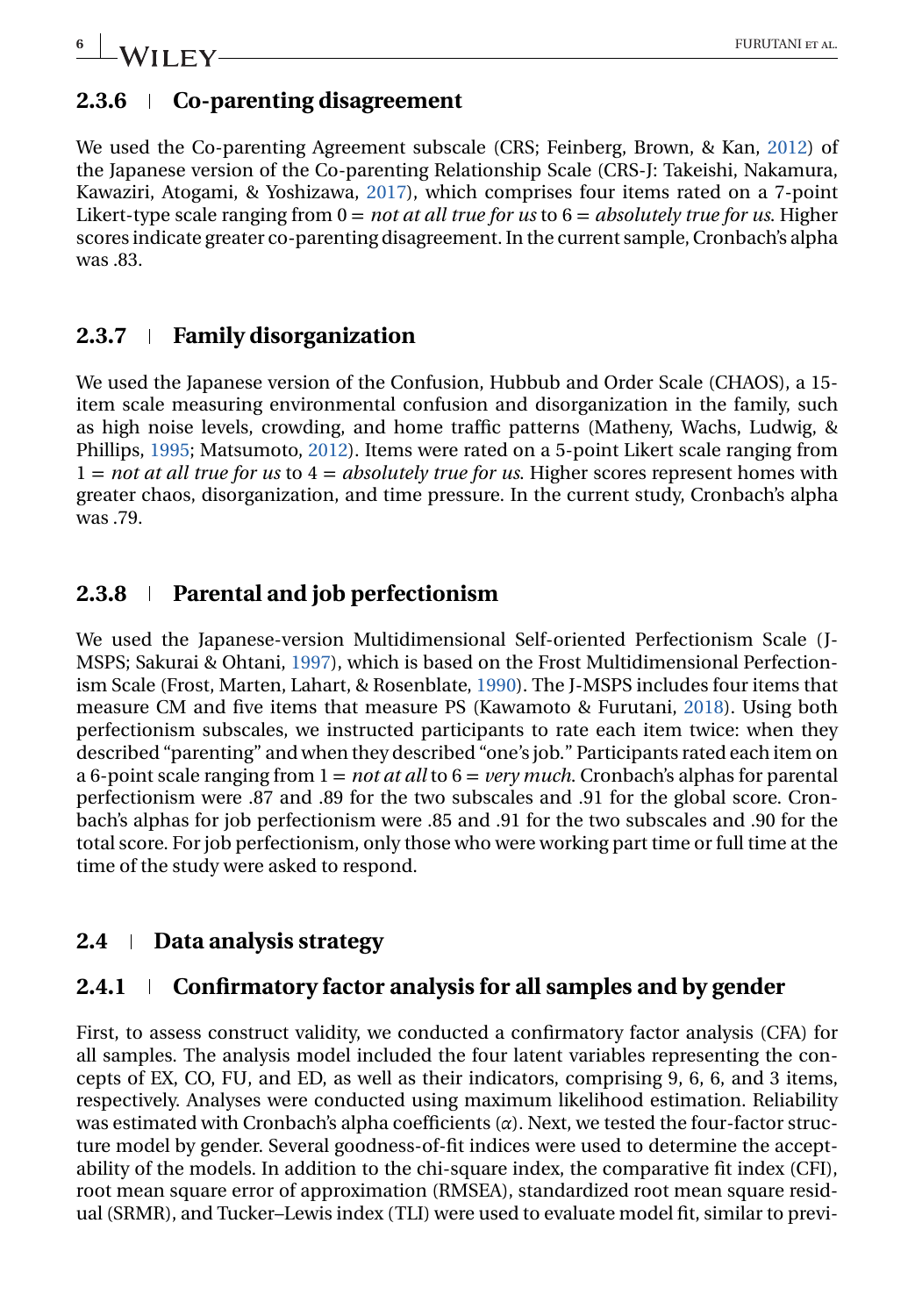ous studies (Roskam et al., [2017,](#page-15-0) [2018\)](#page-15-0). A CFI and TRI of .90 or larger are acceptable, while values higher than .95 indicate a better fit to the data. RMSEA and SRMR should be less than or equal to .08; values less than or equal to .06 are preferable (Hu & Bentler, [1999\)](#page-15-0).

### **2.4.2 Gender differences in model structure by multiple-group structural equation modeling**

To test the measurement invariance between mothers and fathers of the four-factor structure model of the PBA-J, we first conducted multiple-group structural equation modeling (MGSEM). If the configural invariant model provided acceptable fit indices to the data, it would suggest that the four-factor structure of the PBA-J was consistent across genders. Second, we tested the factor-loading invariance model in which all factor loadings in the model were constrained to be equal using MGSEM. We calculated the fit index and checked whether the previously mentioned criterion fit index was accepted. Furthermore, we identified changes in several goodness-of-fit indices for the configural invariance model and factor-loading invariance model. The difference of chi-square (Satorra & Bentler, [2001\)](#page-15-0) between the configural invariance model and factor-loading invariance model was significant. However, when the sample size exceeds 300, and if the changes of the model fit indices (the configural invariance model's fit index and factorloading invariance model's fit index) are  $\Delta$ CFI  $\leq$  .010,  $\Delta$ RMSEA  $\leq$  .015, and  $\Delta$ SRMR  $\leq$ .030, then the factor-loading invariance across groups is consistent (Chen, [2007\)](#page-14-0). Thus, we adopted these criteria. Third, we tested the intercept-loading invariance model, which constrained all intercepts to be consistent between genders using MGSEM. We calculated the fit index and checked whether the previously mentioned criterion fit index was accepted. Next, we adopted the criteria that if the changes of model fit indices (the factor-loading invariance model's fit index and intercept-loading invariance model's fit index) are  $\Delta$ CFI  $\leq$  .010,  $\Delta$ RMSEA  $\leq$  .015, and  $\Delta$ SRMR  $\leq$  .015, then the intercept-loading invariance across groups is consistent (Chen, [2007\)](#page-14-0); we checked the changes of model fit indices.

## **2.4.3 Gender differences in PBA-J**

We examined the effect of gender on the total PBA-J score and its subscales (EX, CO, FU, and ED). First, we conducted an analysis of variance (ANOVA) with gender as a fixed factor and total PBA-J score as the dependent variable. Second, to control for the Type I error rate, we conducted a multivariate analysis of variance (MANOVA) with gender as a fixed factor and PBA-J subscales as the dependent variables.

## **2.4.4 Criterion-related validity of PBA-J**

To investigate criterion-related validity, we examined the associations among the PBA-J and PBI-J, job burnout, depression, neuroticism, co-parenting disagreement, and family disorganization. We computed Pearson's correlation coefficients between the sum of the PBA-J total and subscale scores, job burnout total and subscale scores, and scores for depression, neuroticism, co-parenting disagreement, and family disorganization.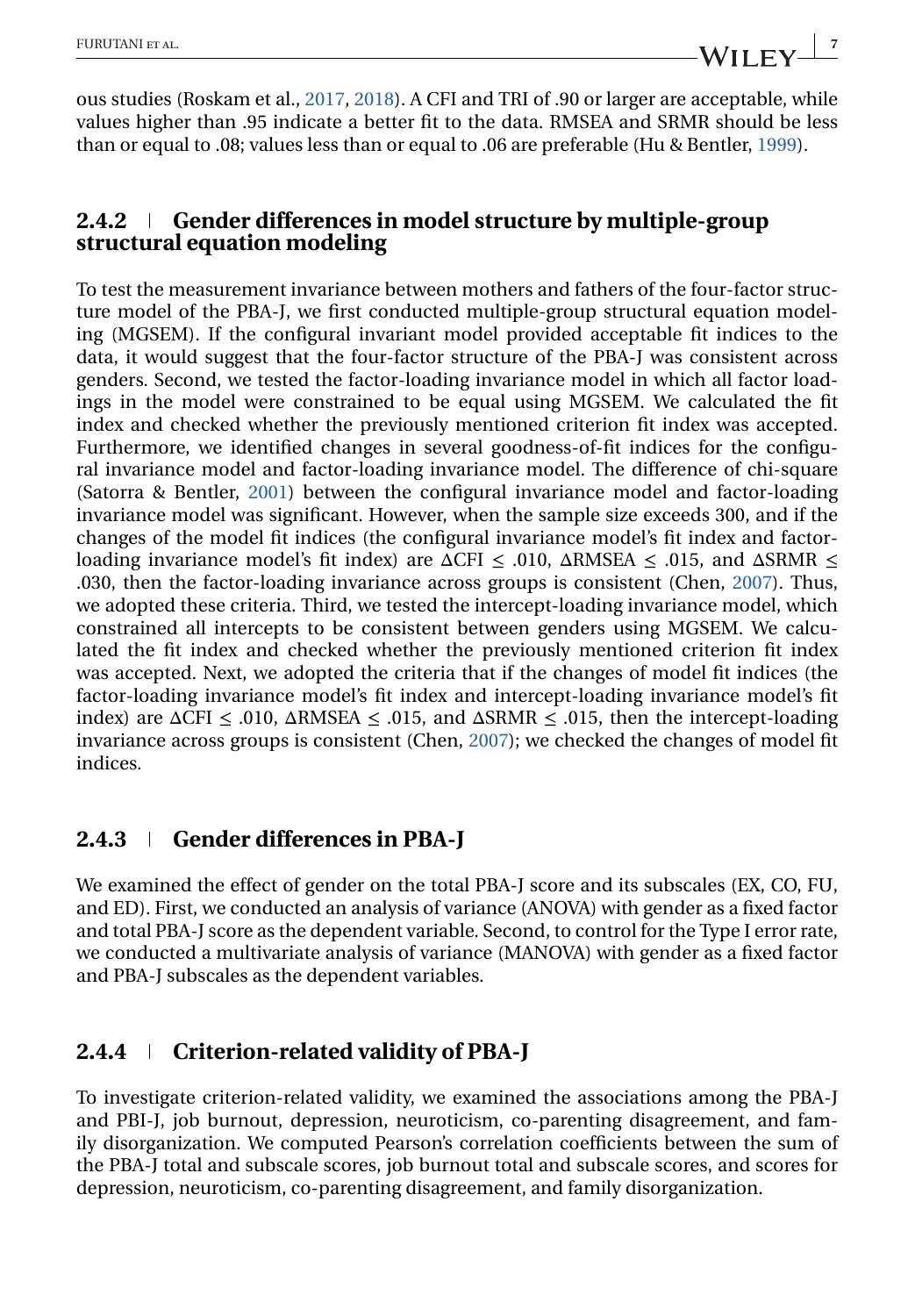# **8 I IVALUE V**

### **2.4.5 Relationships between sociodemographic variables, perfectionism, and parental burnout**

Similar to Kawamoto et al. [\(2018\)](#page-15-0), to examine the influence of sociodemographic variables and perfectionism on parental burnout, we computed correlation coefficients between the total PBA-J score and the mean scores of our continuous variables (i.e., parental and job perfectionism, parental and job PS, and parental and job CM). Moreover, to explore the relationships among the PBA-J, sociodemographic variables, and perfectionism in detail, we conducted hierarchical multiple regression analysis; sociodemographic variables were entered into step 1, and parental PS, parental CM, job PS, and job CM variables were entered into step 2. This analysis included 1,161 people, excluding those who did not respond to the job perfectionism scale  $(n=339)$ .

We used Mplus 8.4 (Muthén & Muthén, [2017\)](#page-15-0) for the CFA and MGSEM. For all other analyses, we used SPSS version 25.0.

### **3 RESULTS**

### **3.1 Confirmatory factor analysis and reliability of the PBA-J**

Table [2](#page-8-0) shows the factor loadings in CFA, mean, *SD*, skewness, and kurtosis for each PBA-J item. The fit index of the four-factor model for PBA-J was acceptable (total sample: CFI = .93, TLI = .92, RMSEA = .085, SRMR = .037,  $\chi^2(224)$  = 966.15,  $p < .001$ ; father and mother data is presented in Table [3\)](#page-9-0). The correlations between the mean scores of the four factors ranged from .80 to .89. The fit indices of the MGSEM to test the configural invariance model, factor-loading invariance model, and interceptloading invariance model of the PBA-J are presented in Table [3.](#page-9-0) These models were acceptable. Next, we examined the changes of model fit indices between the configural invariance model and factor-loading invariance model. The chi-square difference between these models was significant; however, the changes of the other fit indices  $(\Delta \text{CFI} = .006, \Delta \text{RMSEA} = .001, \text{ and } \Delta \text{SRMR} = .01)$  met the criteria recommended by Chen [\(2007\)](#page-14-0). Therefore, the factor-loading invariance model was supported. Next, we examined the changes of model fit indices between the factor-loading invariance model and intercept-loading invariance model. The chi-square difference between these models was significant. Additionally, the differences for RMSEA and SRMR were acceptable  $(\Delta RMSEA = .002, \Delta SRMR = .003)$ , but the difference for CFI was .012, and this change did not meet Chen's criterion. Therefore, the intercept-loading invariance model was not supported.

### **3.2 Gender differences in PBA-J scores**

Table [4](#page-10-0) presents the means and *SD* of PBI-J scores for the total sample and mother and father subsamples. Mothers had significantly higher PBA-J total scores than fathers. Additionally, the MANOVA with the four factors for burnout showed that parental burnout was, on average, higher among mothers than fathers (Wilks'  $\lambda = .954$ ,  $F(4, 1,495) = 18.181$ , *p* < .01). Follow-up univariate tests revealed that compared to fathers, mothers had significantly higher EX and CO.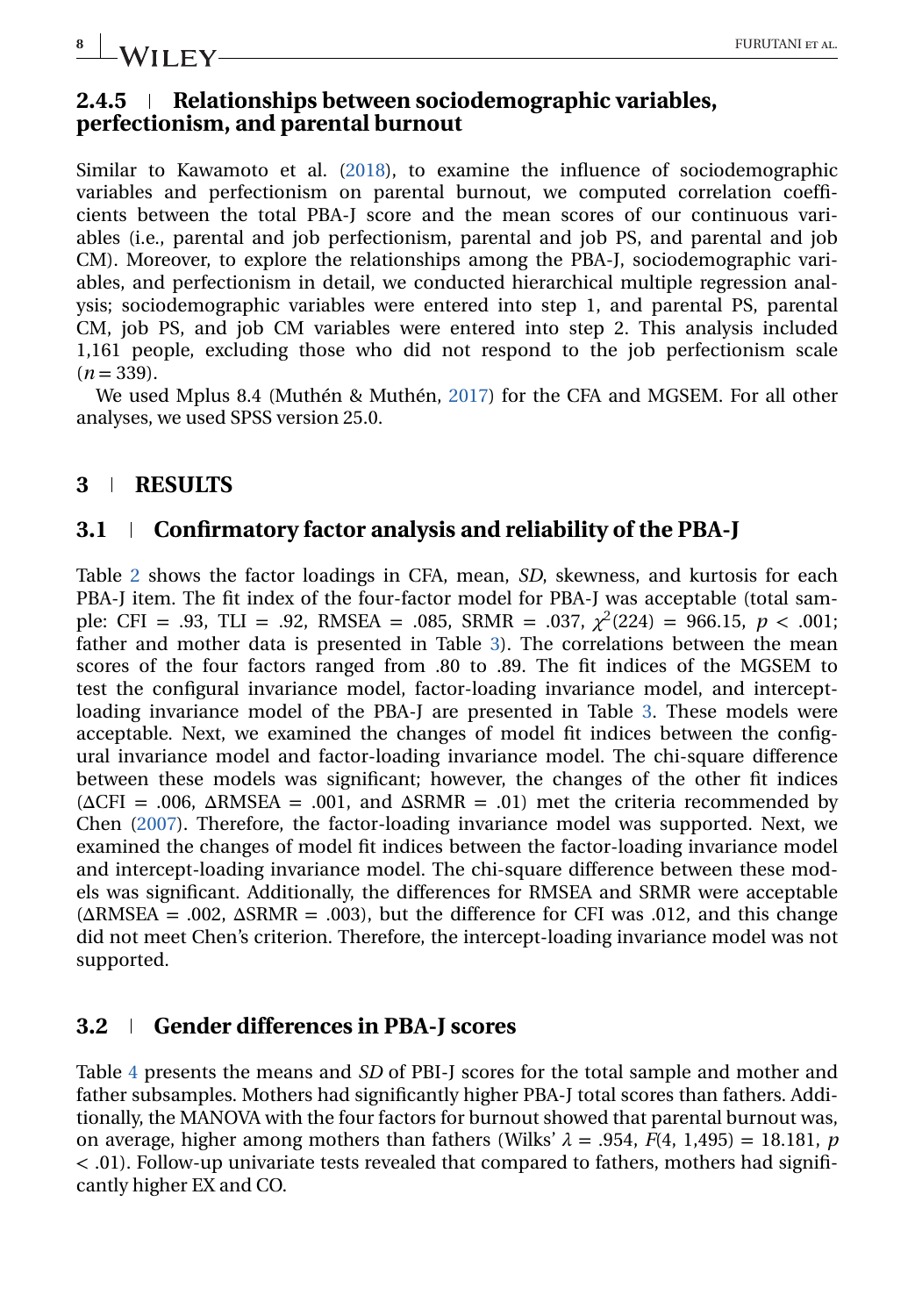| <b>Items</b>    | EX      | CO  | <b>FU</b> | <b>ED</b> | $\boldsymbol{M}$ | SD   | <b>Skewness</b> | <b>Kurtosis</b> |
|-----------------|---------|-----|-----------|-----------|------------------|------|-----------------|-----------------|
| EX <sub>1</sub> | .83     |     |           |           | 1.08             | 1.68 | 1.57            | 1.40            |
| EX <sub>2</sub> | .87     |     |           |           | 0.93             | 1.48 | 1.74            | 2.32            |
| EX3             | .87     |     |           |           | 1.05             | 1.63 | 1.61            | 1.60            |
| EX4             | .84     |     |           |           | 0.96             | 1.50 | 1.70            | 2.14            |
| EX <sub>5</sub> | .83     |     |           |           | 1.00             | 1.63 | 1.70            | 1.90            |
| EX <sub>6</sub> | $.83\,$ |     |           |           | 0.68             | 1.31 | 2.20            | 4.44            |
| EX7             | .83     |     |           |           | 0.75             | 1.39 | 2.12            | 3.93            |
| EX <sub>8</sub> | .79     |     |           |           | 0.94             | 1.52 | 1.69            | 1.96            |
| EX9             | .72     |     |           |           | 1.07             | 1.61 | 1.57            | 1.54            |
| CO <sub>1</sub> |         | .83 |           |           | 1.05             | 1.62 | 1.61            | 1.61            |
| CO <sub>2</sub> |         | .83 |           |           | 0.82             | 1.42 | 1.89            | 2.83            |
| CO <sub>3</sub> |         | .83 |           |           | 1.11             | 1.63 | 1.55            | 1.46            |
| CO <sub>4</sub> |         | .84 |           |           | 0.92             | 1.57 | 1.77            | 2.21            |
| CO <sub>5</sub> |         | .82 |           |           | 1.14             | 1.70 | 1.50            | 1.23            |
| CO6             |         | .83 |           |           | 0.89             | 1.49 | 1.80            | 2.41            |
| FU1             |         |     | .89       |           | 0.58             | 1.27 | 2.39            | 5.17            |
| FU <sub>2</sub> |         |     | $.88\,$   |           | 1.12             | 1.64 | 1.51            | 1.33            |
| FU <sub>3</sub> |         |     | .88       |           | 1.00             | 1.61 | 1.71            | 2.01            |
| FU <sub>4</sub> |         |     | .76       |           | 0.71             | 1.36 | 2.06            | 3.60            |
| FU <sub>5</sub> |         |     | .85       |           | 0.60             | 1.30 | 2.37            | 4.99            |
| ED1             |         |     |           | .67       | 1.21             | 1.68 | 1.43            | 1.10            |
| ED <sub>2</sub> |         |     |           | .81       | 0.91             | 1.54 | 1.77            | 2.23            |
| ED <sub>3</sub> |         |     |           | .86       | 1.17             | 1.70 | 1.47            | 1.15            |

<span id="page-8-0"></span>**TABLE 2** Factor loadings from CFA; mean, standard deviation, skewness, and kurtosis for each PBA-J item

*Note*. PBA-J, Japanese version of Parental Burnout Assessment; EX, Exhaustion in One's Parental Role; CO, Contrast with Previous Parental Self; FU, Feelings of Being Fed up with One's Parental Role; ED, Emotional Distancing from One's Children. Each item's number corresponds to the item number from the original questionnaire by Roskam et al. [\(2018\)](#page-15-0).

### **3.3 Relationships between PBA-J, PBI-J, and JBI**

Pearson's correlations coefficient among the PBA-J scores (total score, EX, CO, PA, and FU), PBI-J scores (total score, EX, ED, and PA), JBI scores (total score, EE, DP, and PA), depression, neuroticism, co-parenting disagreement, and family disorganization are presented in Table [5](#page-11-0) in Supporting Information. We found moderate to significantly strong positive correlations between the four PBA-J scores and PBI-J scores except PA. Weak-to-moderate positive correlations were observed between PBA-J scores and JBI total score, EE, DP, and depression. PBA-J and PA in JBI scores had significantly negative correlations. The correlations between PBA-J and neuroticism and co-parenting disagreement were low, and correlations with family disorganization were weak-to-moderate.

### **3.4 Relationships between perfectionism, sociodemographic variables, and PBA-J**

Parental/job perfectionism, parental/job PS, and parental/job CM had weak positive relationships with PBA-J scores (Table [5\)](#page-11-0). Parental CM and PBA-J scores showed a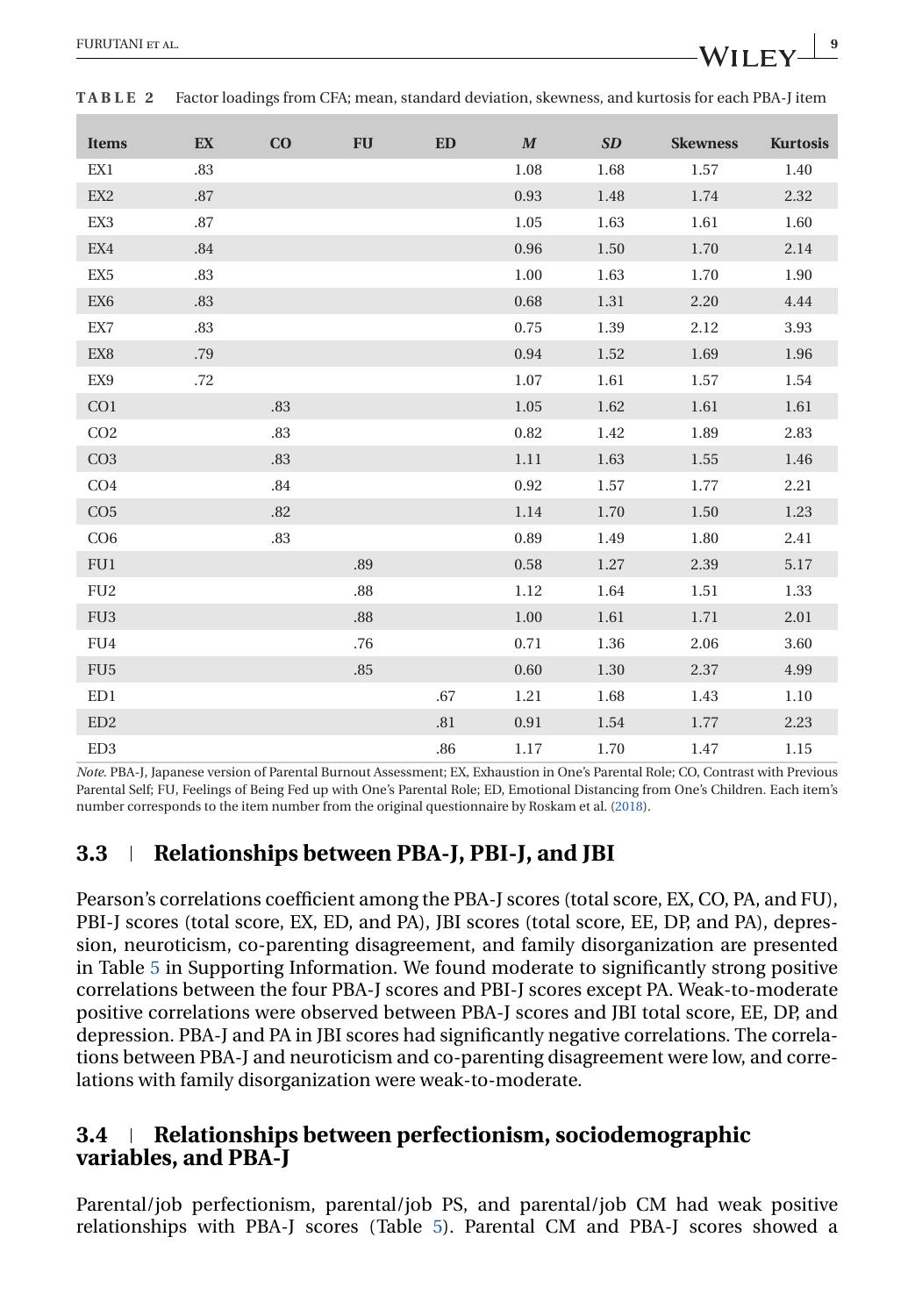|        | TABLE 3 Goodness-of-fit indices for the models of the Japanese Parental Burnout Assessment factor structure                  |     |         |                  |            |            |              |             |                   |            |                 |                |               |               |
|--------|------------------------------------------------------------------------------------------------------------------------------|-----|---------|------------------|------------|------------|--------------|-------------|-------------------|------------|-----------------|----------------|---------------|---------------|
| Model  |                                                                                                                              |     |         | $\boldsymbol{q}$ | <b>CFI</b> | <b>TIT</b> | <b>RMSEA</b> | <b>SRMR</b> | 95% CI            | <b>Adf</b> | $\Delta \chi^2$ | $\overline{a}$ | <b>ARMSEA</b> | <b>ASRMIR</b> |
| Father |                                                                                                                              | 224 | 443.04  | $*$              | .962       | .957       | .036         | .026        | $[-031 - 041]$    |            |                 |                |               |               |
| Mother |                                                                                                                              | 224 | 799.14  | $*$              | .905       | .893       | .058         | 747         | $(0.054 - 0.063)$ |            |                 |                |               |               |
|        | Configural invariance model                                                                                                  | 448 | 177.26  | $* \atop *}$     | 938        | .930       | .047         | .038        | $[0.043 - 0.050]$ |            |                 |                |               |               |
|        | Factor-loading invariance model                                                                                              | 471 | 1274.94 | $*$              | .932       | .927       | .048         | .048        | $[.045 - .051]$   | 23         | 121.55          | $*$            | .001          | 010           |
|        | Intercept invariance model                                                                                                   | 494 | 1430.52 | $*$              | .920       | .918       | .050         | 051         | $[.047 - .053]$   | 23         | 333.36          | $**$           | .002          | 003           |
|        | Note CI, confidence Interval. <sup>**</sup> $p < 0.1$ . $\Delta \chi^2$ were calculated based on Satorra and Bentler (2001). |     |         |                  |            |            |              |             |                   |            |                 |                |               |               |

- 롱  $\frac{1}{2}$ Ť  $+$  $f_2$  $H^+$   $\Delta$  $\mathbb{R}$  $E_{\alpha}$  $\overline{a}$  $\mathbf{H}$  $\frac{1}{2}$ ÷, آءَ← ਵੱ .∶ ∔<br>Ք 주 Č  $\alpha$  $\mathbf{r}$  $\blacksquare$  $\sim$ 

<span id="page-9-0"></span>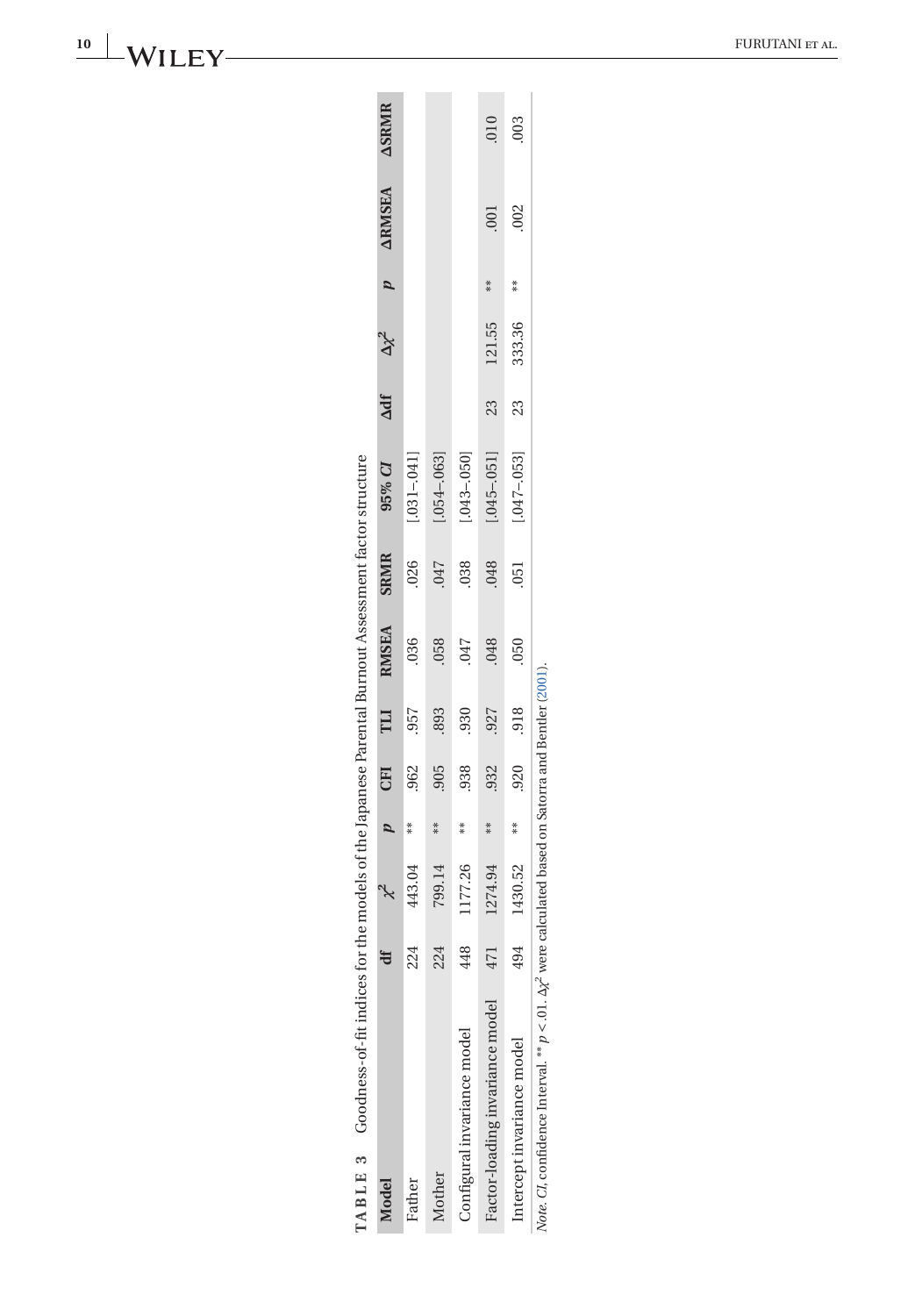|                |                  | All Sample   | <b>Fathers</b> | <b>Mothers</b> |                  |               |              |
|----------------|------------------|--------------|----------------|----------------|------------------|---------------|--------------|
| <b>Measure</b> |                  | $(N = 1500)$ | $(n=752)$      | $(n=748)$      | $\boldsymbol{F}$ | Partial $n^2$ | CI           |
| PBA-J total    | $\boldsymbol{M}$ | 21.70        | 19.57          | 23.82          | $8.12***$        | .005          | [.001, .015] |
|                | SD               | 28.96        | 28.39          | 29.39          |                  |               |              |
| EX             | $\boldsymbol{M}$ | 9.41         | 8.02           | 10.79          | 19.44**          | .013          | [.004, .026] |
|                | SD               | 12.26        | 11.44          | 12.88          |                  |               |              |
| <sub>CO</sub>  | $\boldsymbol{M}$ | 5.69         | 5.23           | 6.15           | $4.88*$          | .003          | [.000, .011] |
|                | SD               | 8.09         | 7.85           | 8.30           |                  |               |              |
| FU             | $\boldsymbol{M}$ | 3.94         | 3.83           | 4.05           | 0.48             | .000          | [.000, .005] |
|                | SD               | 6.17         | 6.20           | 6.15           |                  |               |              |
| ED             | $\boldsymbol{M}$ | 2.66         | 2.49           | 2.82           | 2.77             | .002          | [.000, .009] |
|                | SD               | 3.92         | 3.85           | 3.98           |                  |               |              |

<span id="page-10-0"></span>**TABLE 4** Means, standard deviations, and analysis of variance results for PBA-J by parental role

*Note*. PBA-J, Japanese version of the Parental Burnout Assessment; EX, Exhaustion in Parental Role; CO, Contrast with Previous Parental Self; FU, Feelings of Being Fed Up; ED, Emotional Distancing. \*\* *p* < .01, \* *p* < .05.

moderate positive relationship. Moreover, perfectionism and parental PS had a weak positive relationship with PBA-J scores. To examine the effect of sociodemographic variables and perfectionism on PBA-J, we conducted a hierarchical multiple regression analysis (Table [6\)](#page-12-0). In step 1, analysis showed that the sociodemographic variables *having a child with special needs* and *living separately by choice* were associated with PBA-J total scores, explaining minimal variance for PBA-J (4.0%). In step 2, perfectionism explained more variance for parental burnout (23.0%). Parental and job CM were significantly linked to the PBA-J total score; specifically, the parental CM effect was stronger than job CM. In addition to the sociodemographic variables *having a child with special needs* and *living separately by choice*, gender significantly and positively predicted PBA-J.

### **4 DISCUSSION**

This study examined the characteristics of parental burnout in Japan by successfully testing the validity of PBA-J. First, similar to studies of French-, English-, Chinese-, and Finnish-speaking parents, our results provide evidence for the validity of the PBA-J and its four-factor structure. However, it should be noted that the current study's results supported a factor-loading invariance model. Second, mothers were more likely to suffer parental burnout than fathers. These results were consistent with previous findings that parental burnout symptoms are, to some extent, dependent on the parent's gender (Roskam et al., [2018;](#page-15-0) Sorkkila & Aunola, [2020\)](#page-15-0). Third, we found weak-to-moderate correlations between the PBA-J, job burnout, and depression. These findings were similar to those of prior studies (e.g., Mikolajczak et al., [2020;](#page-15-0) Roskam et al., [2018\)](#page-15-0). Fourth, little association emerged between the PBA-J and sociodemographic variables with the exception of gender, whether the parent had a child with special needs, and whether parents lived separately by choice. However, associations emerged between PBA-J and neuroticism, coparenting disagreement, family disorganization, parental perfectionism, parental CM, and job CM. These results are consistent with previous studies (Kawamoto et al., [2018;](#page-15-0) Roskam et al., [2018\)](#page-15-0) and indicate that some aspects of parental burnout are common across Europe and Japan.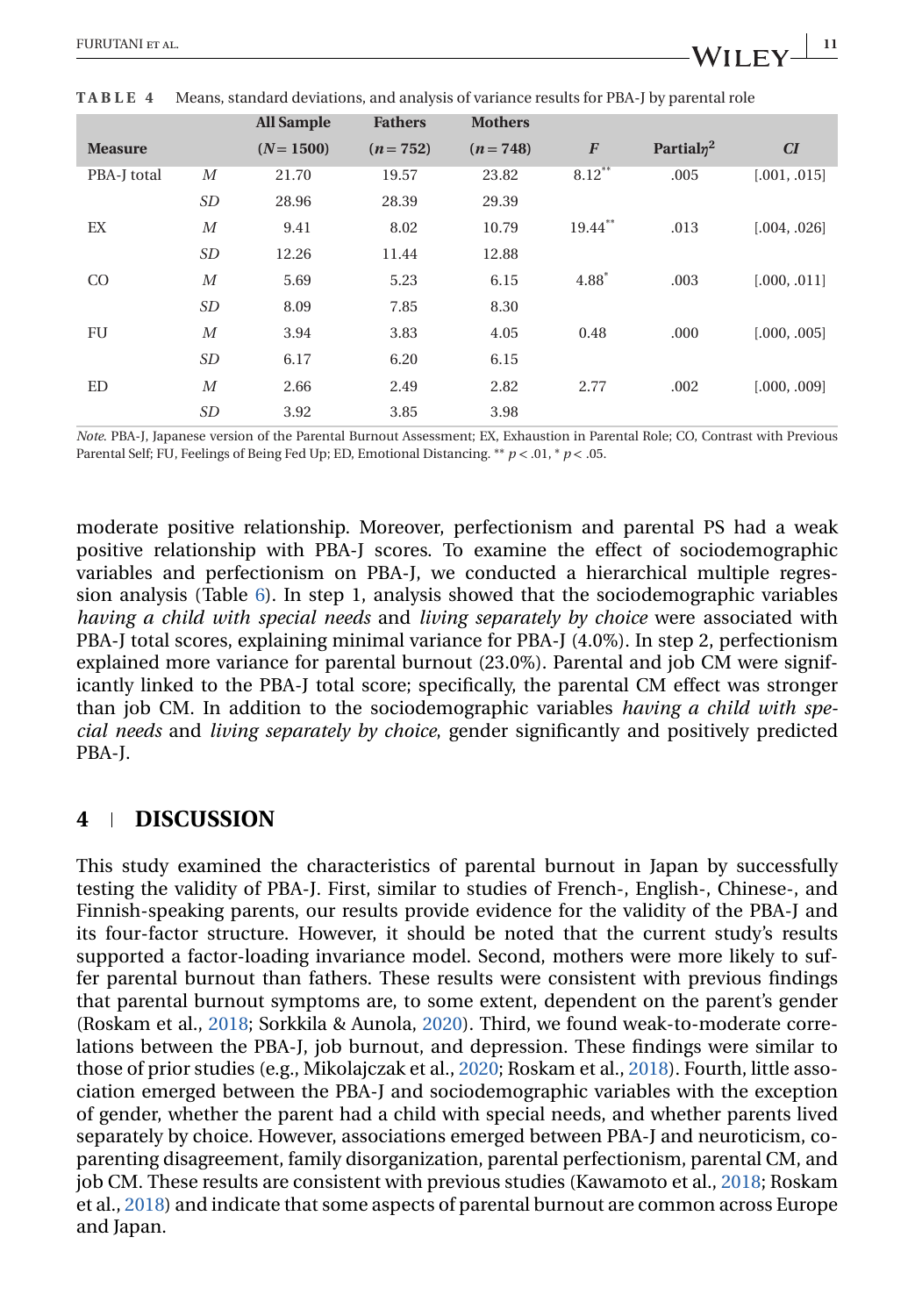|                              | <b>PBA-J</b><br>total    | <b>PBA-J</b><br><b>EX</b> | <b>PBA-J</b><br>CO | <b>PBA-J</b><br><b>FU</b> | <b>PBA-J</b><br><b>ED</b> | $\boldsymbol{M}$ | SD    |
|------------------------------|--------------------------|---------------------------|--------------------|---------------------------|---------------------------|------------------|-------|
| PBA-J total                  | $\overline{\phantom{m}}$ |                           |                    |                           |                           | 21.70            | 28.96 |
| PBA-J EX                     | .97                      |                           |                    |                           |                           | 9.41             | 12.26 |
| PBA-J CO                     | .95                      | .89                       | $\qquad \qquad -$  |                           |                           | 5.69             | 8.09  |
| <b>PBA-J FU</b>              | .94                      | .89                       | .86                |                           |                           | 3.94             | 6.17  |
| PBA-J ED                     | .90                      | .84                       | .80                | .84                       | $\qquad \qquad -$         | 2.66             | 3.92  |
| PBI-J Total                  | .77                      | .76                       | .73                | .72                       | .71                       | 39.56            | 20.73 |
| PBI-J EE                     | .71                      | .67                       | .68                | .67                       | .72                       | 9.70             | 10.31 |
| PBI-J ED                     | .76                      | .78                       | .70                | .70                       | .63                       | 11.42            | 11.01 |
| PBI-J PA (reversed)          | .03                      | .01                       | .03                | .03                       | .04                       | 18.44            | 9.63  |
| <b>JBI</b> Total             | .30                      | .30                       | .30                | .29                       | .26                       | 45.64            | 17.02 |
| <b>JBI EE</b>                | .37                      | .38                       | .36                | .34                       | .33                       | 11.86            | 7.84  |
| <b>JBI DP</b>                | .42                      | .41                       | .41                | .41                       | .39                       | 10.81            | 8.67  |
| JBI PA (reversed)            | $-.17$                   | $-.17$                    | $-.16$             | $-.16$                    | $-.17$                    | 22.97            | 8.35  |
| Depression                   | .43                      | .42                       | .44                | .40                       | .35                       | 17.94            | 5.75  |
| Neuroticism                  | .32                      | .33                       | .32                | .27                       | .21                       | 8.08             | 2.49  |
| Co-parenting disagreement    | .29                      | .28                       | .30                | .27                       | .26                       | 11.73            | 4.41  |
| Family disorganization       | .48                      | .46                       | .48                | .44                       | .38                       | 30.12            | 6.80  |
| Parental perfectionism total | .35                      | .32                       | .34                | .36                       | .32                       | 19.43            | 9.02  |
| Parental perfectionism PS    | .24                      | .22                       | .24                | .24                       | .24                       | 11.96            | 5.80  |
| Parental perfectionism CM    | .43                      | .40                       | .42                | .44                       | .40                       | 7.47             | 4.08  |
| Job perfectionism total      | .27                      | .26                       | .27                | .25                       | .23                       | 25.04            | 9.67  |
| Job perfectionism PS         | .13                      | .13                       | .14                | .12                       | .10                       | 15.57            | 6.31  |
| Job perfectionism CM         | .38                      | .37                       | .38                | .36                       | .35                       | 9.47             | 4.60  |

**TABLE 5** Correlation coefficients, means, standard deviations for the PBA-J, PBI-J, JBI, depression, neuroticism, co-parenting disagreement, family disorganization, and perfectionism variables

*Note*.  $N = 1,500$  (when analysis of JBI or job perfectionism,  $N = 1,161$ ). PBA-J, Japanese version of the Parental Burnout Assessment; EX, Exhaustion in One's Parental Role; CO, Contrast with Previous Parental Self; FU, Feelings of Being Fed up with One's Parental Role; ED, Emotional Distancing from one's children; PBI-J, Japanese version of Parental Burnout Inventory; EE, Emotional Exhaustion; PA, Personal Accomplishment; JBI, Japanese Burnout Inventory (job burnout); DP, Depersonalization; PS, Personal Standards; CM, Concern over Mistakes.

*r* ≥ .06 are significant at *p* < .05 and *r* > .07 results in *p* < .01.

### **4.1 Structure of the PBA-J**

We tested whether the factor structure of the PBA-J was identical to the four-factor structure of the original PBA. The results showed that, similar to Roskam et al. [\(2018\)](#page-15-0), the PBA-J is composed of four factors: EX, CO, FU, and ED. Correlation analysis results showed that the four parental burnout subscales were strongly associated with each other. From these findings, and in the context of Japanese culture, it can be concluded that the PBA-J has a four-factor structure consisting of four positively correlated factors. Additionally, factor invariance between mothers and fathers was tested using MGSEM, revealing that the four-factor model of the PBA-J had acceptable measurement invariance at the scale and factor-loading levels between genders. However, we did not confirm the equivalence at the intercept level of the PBA-J. In the future, it will be necessary to explore item-level analysis to identify which item intercepts are non-invariant between genders.

<span id="page-11-0"></span>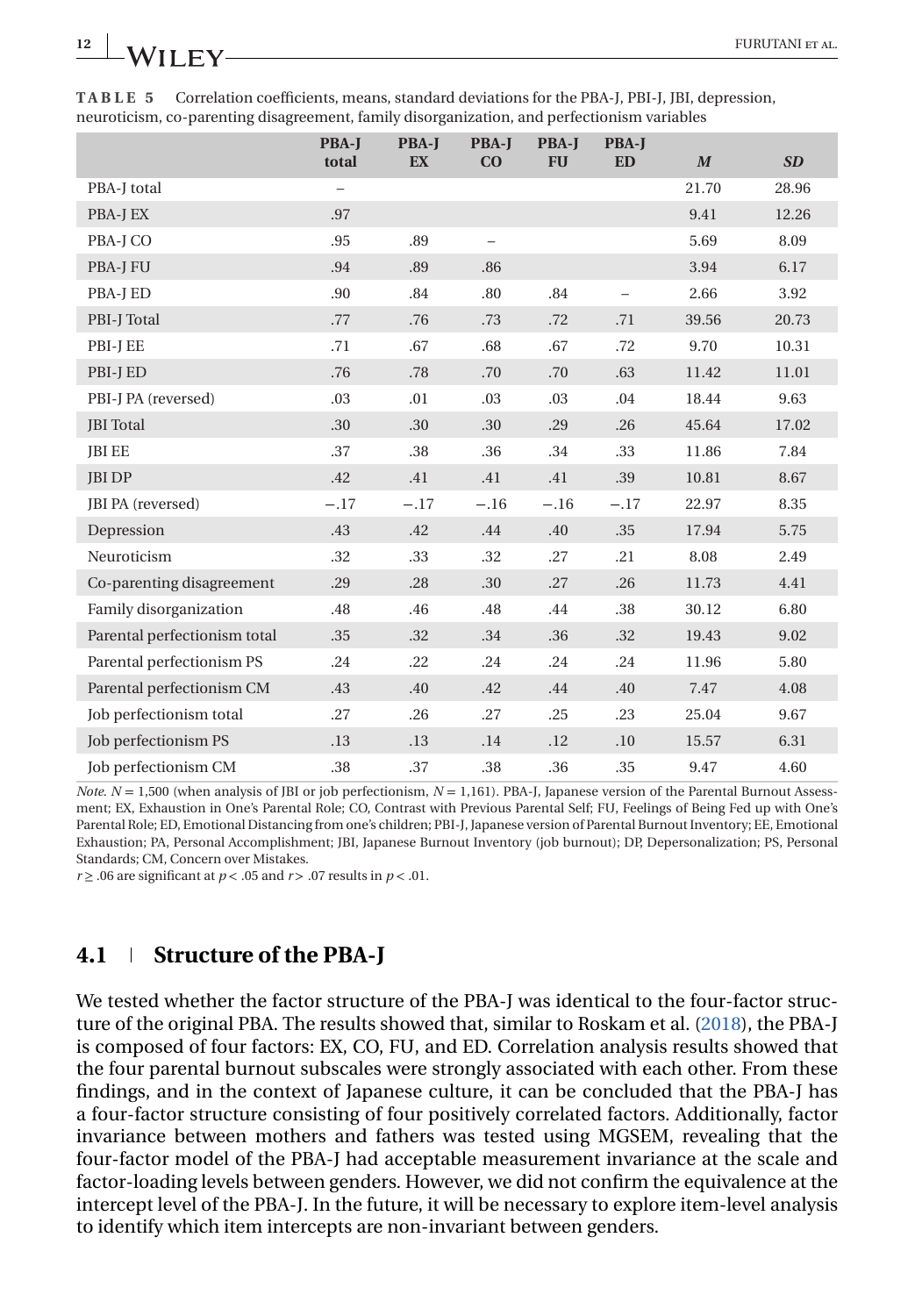| <b>Predictor variables</b>                                          | <b>Step1</b> | Step2            |
|---------------------------------------------------------------------|--------------|------------------|
| Sociodemographic variables                                          |              |                  |
| Gender $(0 = \text{father}, 1 = \text{mother})$                     | .05          | $.08^{\ast\ast}$ |
| Age of parent                                                       | $-.04$       | .00              |
| Number of children                                                  | .00          | .00              |
| Having younger children (<5 years old)                              | .05          | .07              |
| Having a child with special needs $(0 = No, 1 = Yes)$               | $.12***$     | $.09***$         |
| <b>Education</b> level                                              | .00          | $-.01$           |
| Working part time <sup>a</sup>                                      | .02          | .00              |
| Work hours per week                                                 | .00          | .01              |
| Household income                                                    | .00          | .00              |
| Partner transferred to a location far away from family <sup>b</sup> | .00          | $-.02$           |
| Living separately by choice <sup>b</sup>                            | $.10***$     | $.07***$         |
| Living with a significant other or fiance <sup>b</sup>              | .03          | .02              |
| Not living with a significant other or fiance <sup>b</sup>          | $-.03$       | $-.01$           |
| Perfectionism                                                       |              |                  |
| Parental PS                                                         |              | $-.07$           |
| Parental CM                                                         |              | $.39***$         |
| Job PS                                                              |              | $-.06$           |
| <b>Job CM</b>                                                       |              | $.21***$         |
| $R^2$                                                               | $.04***$     | $.27***$         |
| $\Delta R^2$                                                        | $.04***$     | $.23***$         |

<span id="page-12-0"></span>

| TABLE 6 Hierarchical multiple liner regression analysis summary for sociodemographic variables and |
|----------------------------------------------------------------------------------------------------|
| perfectionism to predict PBA-J                                                                     |

*Note. N* = 1,161. Standardized regression coefficients reported for predictor. PBA-J, Japanese version of Parental Burnout Assessment; PS, Personal Standards; CM, Concern over Mistakes.

 $\int_{1}^{a}$  Reference category is working full time.

<sup>b</sup> Reference category is living with a marital partner.

 $*$  *p* < .01.

## **4.2 Gender differences in the PBA-J**

In the present study, gender associated to PBA-J in the multiple regression analysis, and mothers' PBA-J total scores were higher than fathers' scores. These results were similar to the findings of Roskam et al. [\(2018\)](#page-15-0) and Aunola et al. [\(2020\)](#page-14-0). However, there are at least two problems with interpreting these differences simply to mean that mothers suffer more from burnout than fathers. First, there are no clinical cut-offs defined for the PBA-J, making it difficult to verify when parental burnout had really started. Second, it cannot be determined whether these differences are related to gender or parental roles; to do so, one would need to look at the PBA-J responses of same sex parents. Only if we were to find no differences in these parental constellations would we be able to interpret these differences as gender related. Otherwise they should be regarded as parental-role-specific differences.

## **4.3 Relationship of PBA-J and PBI-J**

Correlation analysis showed that the results were almost in line with the results of previous research, although one point of interest was the relationship between the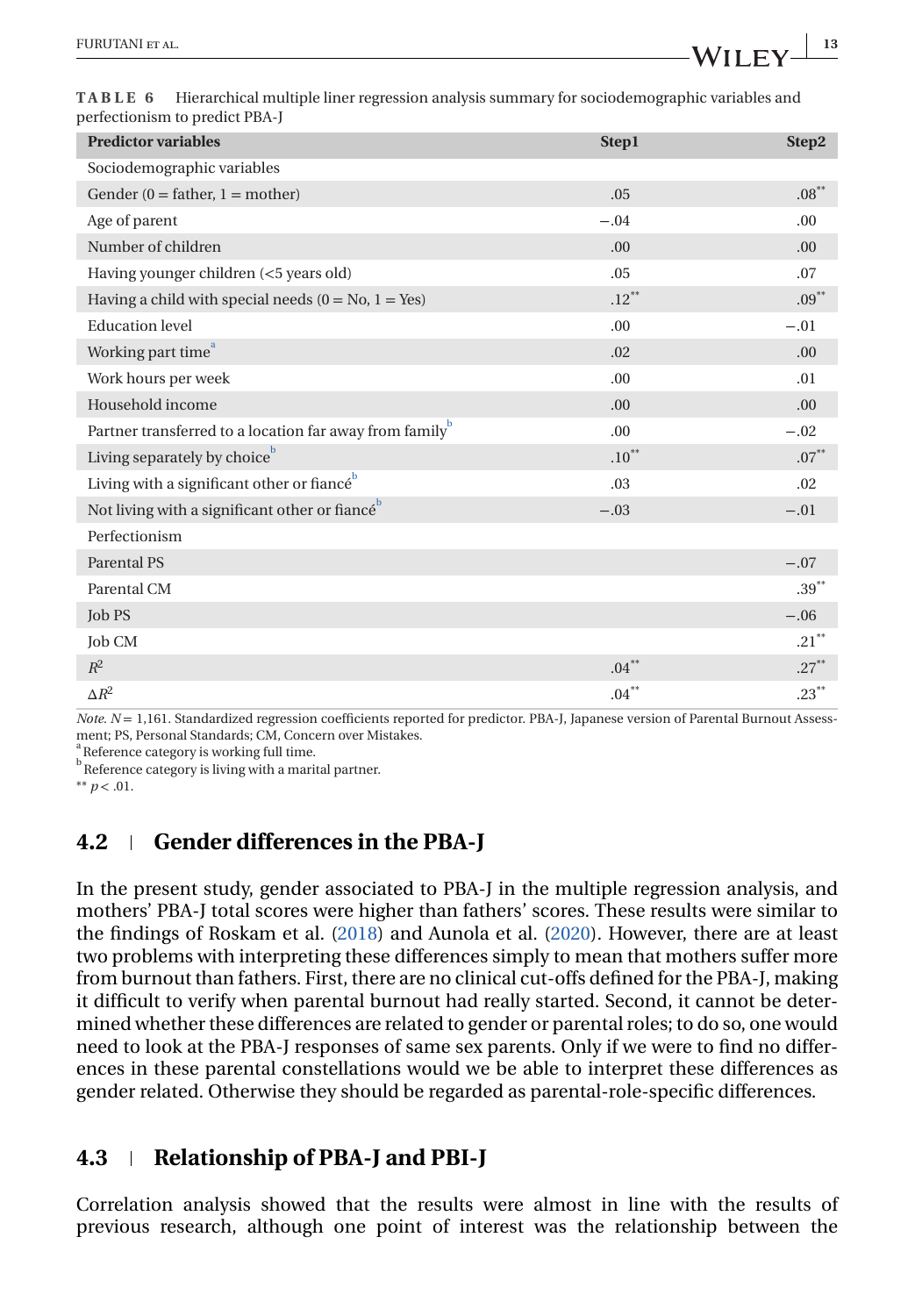PBA and PA in the PBI. While Roskam et al. [\(2018\)](#page-15-0) found a significant weak association between the PBA and PA in the PBI, the present study found no association between them. Also, confirming the findings of previous studies of the PBI, a weakto-moderate association was found between ED, EE, and PA (Van Bakel et al., [2018;](#page-16-0) Roskam et al, [2017\)](#page-15-0). However, these results of were not replicated by Kawamoto et al. [\(2018\)](#page-15-0), who showed that only ED and EE, not PA, were correlated in Japanese samples. Therefore, the independence of PA and other measures of burnout are currently unique features of the Japanese population and should be further considered in future studies.

### **4.4 Perfectionism and PBA-J**

Parental perfectionism more strongly influenced parental burnout than job perfectionism did, and CM influenced parental burnout more strongly than PS did. The PBA-J, like the PBI-J, was associated with parental perfectionism, particularly parental perfectionistic concerns. Previous research examined the relationship between PBA and self-oriented perfectionism, the relationship between PBA and socially prescribed perfectionism, and their interaction (Sorkkila & Aunola, [2020\)](#page-15-0). These studies indicated that perfectionism directly affects adaptive and maladaptive variables (such as burnout), along with indirectly affecting other variables. These indirect variables include the tendency to use all-or-nothing thinking, intolerance for uncertainty, overgeneralizing negative events, ruminating about past failures, and lack of social support (Flett, Coulter, Hewitt, & Nepon, [2011;](#page-14-0) Kawamoto & Furutani, [2018;](#page-15-0) Smith et al., [2010\)](#page-15-0). Therefore, researchers should consider other factors, including socially prescribed perfectionism, interactions between different kinds of perfectionism, and potential mediators to further assess the mechanisms behind parental burnout. Additionally, since perfectionism is a risk factor for parental burnout (see Kawamoto et al., [2018\)](#page-15-0), such studies will provide useful information for psychotherapy, such as cognitive behavioral therapy, focused on perfectionism (Lombardo, [2014\)](#page-15-0) as a cause of burnout.

### **4.5 Sociodemographic variables and PBA-J**

Our findings indicated that *having a child with special needs* had a weak positive effect on PBA-J. This finding supported the results of Roskam et al. [\(2018\)](#page-15-0). The parents of children with developmental disabilities and mental health problems have more negative agitation and physical problems than parents of children without these issues (Feizi, Najmi, Salesi, Chorami, & Hoveidafar, [2014\)](#page-14-0). This suggests that parents raising a child with special needs have a higher degree of burnout. Additionally, our findings indicated that *living separately by choice* was a predictor of PBA-J. This may be due to having less partner support and the burden of parenting alone. However, there was no effect on PBA-J from the variable *not living with a significant other or fiancé*. Therefore, it is important to keep in mind networks of non-partners. To clarify this difference in effect, it would be worth focusing on the influence of social networks other than partners (Nelson, [1995\)](#page-15-0). Furthermore, the results of this study suggest that culture and sample may affect the influence of sociodemographic variables; thus, these factors should be carefully considered in future studies.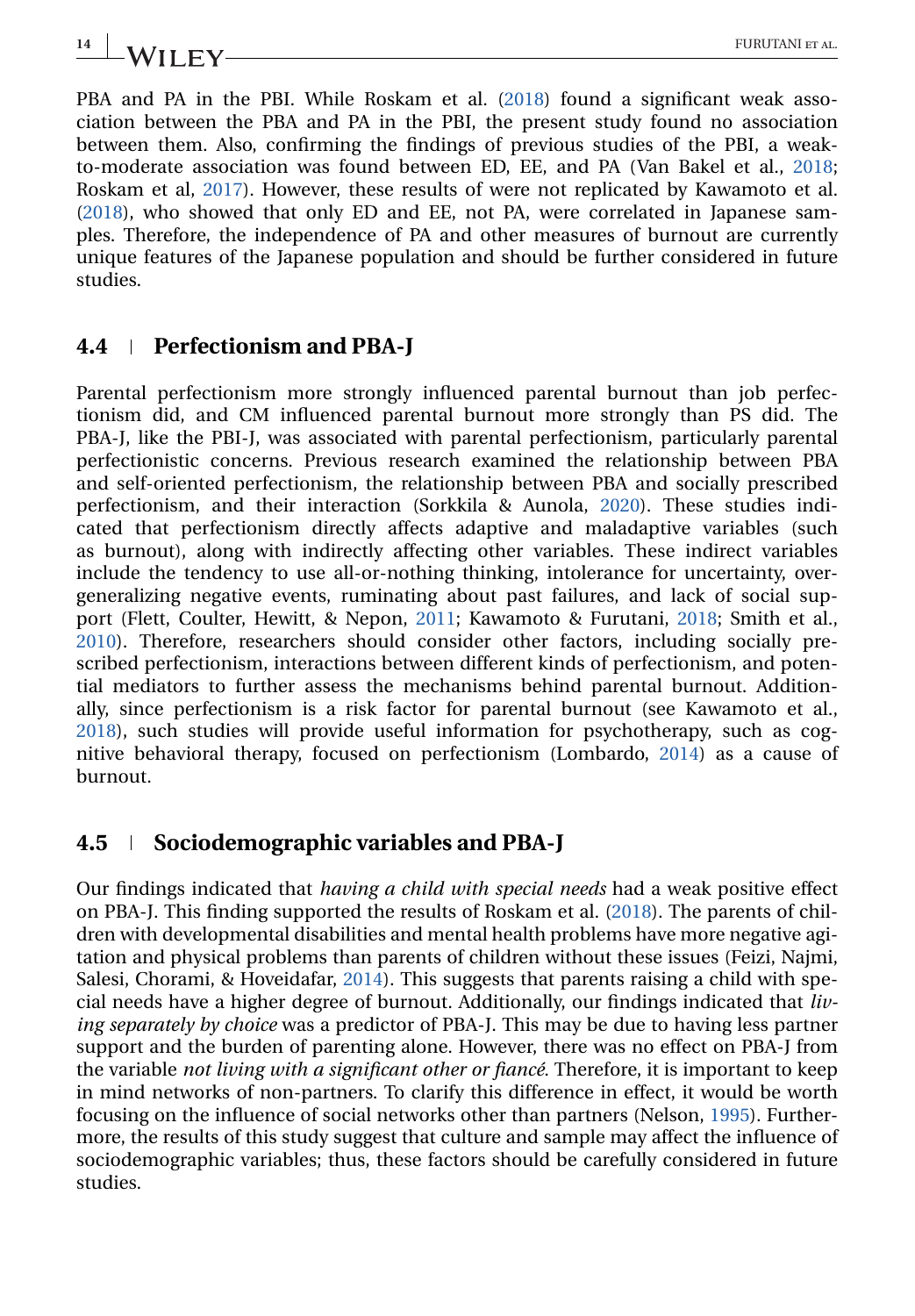### <span id="page-14-0"></span>**4.6 Limitations and future directions**

Future studies should further investigate validity of PBA-J. The correlation of PBA-J and PBI-J could be interpreted as a convergent indication of construct validity; however, future studies should seek to provide evidence for discriminant and criterion validity, too. Criterion validity, in particular, would require investigating the prediction of clinically diagnosed burnout symptoms, along with other real life consequences of burnout. Future studies should examine which PBA-J subscales are affected by predictor variables to deepen understanding of PBA-J and parental burnout. Additionally, clinical cut-off scores should be defined in order to identify when burnout really starts. As Roskam et al. [\(2018\)](#page-15-0) argued, future studies using objective external criteria are needed. Finally, the characteristics of the parenting environment in Japan and the influence of unique cultural factors (e.g., Japanese women's difficulties in restarting a career after having a child) on the PBA-J should also be explored, to further expand our understanding of parental burnout.

### **5 CONCLUSION**

The present research provides preliminary evidence regarding the validity and reliability of the PBA-J. Moreover, our results revealed that parental perfectionistic concerns can be a risk factor for parental burnout.

### **ORCID**

*Kaichiro Furutani* • <https://orcid.org/0000-0002-6370-4975>

#### **REFERENCES**

- Aoki, S., Suzuki, S., & Yanai, H. (1974). A new trial of making a health and personality inventory, THPI. *Kodo Keiryogaku* (The Japanese Journal of Behaviormetrics), *2*(1), 41–53. <https://doi.org/10.2333/jbhmk.2.41>
- Aunola, K., Sorkkila, M., & Tolvanen, A. (2020). Validity of the Finnish version of the Parental Burnout Assessment (PBA). *Scandinavian Journal of Psychology*, *61*, 714–722. <https://doi.org/10.1111/sjop.12654>
- Brianda, M. E., Roskam, I., Gross, J. J., Franssen, A., Kapala, F., Gérard, F., & Mikolajczak, M. (2020). Treating parental burnout: Impact of two treatment modalities on burnout symptoms, emotions, hair cortisol, and parental neglect and violence. *Psychotherapy and Psychosomatics*, *89*, 330–332. [https://doi.org/10.1159/](https://doi.org/10.1159/000506354) [000506354](https://doi.org/10.1159/000506354)
- Chen, F. F. (2007). Sensitivity of goodness of fit indexes to lack of measurement invariance. *Structural Equation Modeling: A Multidisciplinary Journal*, *14* (3), 464–504. <http://dx.doi.org/10.1080/10705510701301834>
- Cheng, H., Wang, W., Wang, S., Li, Y., Liu, X., & Li, Y. (2020). Validation of a Chinese version of the Parental Burnout Assessment, *Frontiers in Psychology*, *11*, 1–11. <https://doi.org/10.3389/fpsyg.2020.00321>
- Feinberg, M. E., Brown, L. D., & Kan, M. L. (2012). A multi-domain self-report measure of coparenting. *Parenting: Science and Practice*, *12*(1), 1–21. <https://doi.org/10.1080/15295192.2012.638870>
- Feizi, A., Najmi, B., Salesi, A., Chorami, M., & Hoveidafar, R. (2014). Parenting stress among mothers of children with different physical, mental, and psychological problems. *Journal of Research in Medical Sciences*, *19*(2), 145–152.
- Flett, G. L., Coulter, L. M., Hewitt, P. L., & Nepon, T. (2011). Perfectionism, rumination, worry, and depressive symptoms in early adolescents. *Canadian Journal of School Psychology*, *26*(3), 159–176. [https://doi.org/10.](https://doi.org/10.1177/0829573511422039) [1177/0829573511422039](https://doi.org/10.1177/0829573511422039)
- Frost, R. O., Marten, P., Lahart, C., & Rosenblate, R. (1990). The dimensions of perfectionism. *Cognitive Therapy and Research*, *14*(5), 449–468. <https://doi.org/10.1007/BF01172967>
- Gérain, P., & Zech, E. (2018). Does informal caregiving lead to parental burnout? Comparing parents having (or not) children with mental and physical issues. *Frontiers in Psychology*, *9*, 1–10. [https://doi.org/10.3389/fpsyg.](https://doi.org/10.3389/fpsyg.2018.00884) [2018.00884](https://doi.org/10.3389/fpsyg.2018.00884)
- Gosling, S. D., Rentfrow, P. J., & Swann, W. B. (2003). A very brief measure of the Big-Five personality domains. *Journal of Research in Personality*, *37*(6), 504–528. [https://doi.org/10.1016/S0092-6566\(03\)00046-1](https://doi.org/10.1016/S0092-6566(03)00046-1)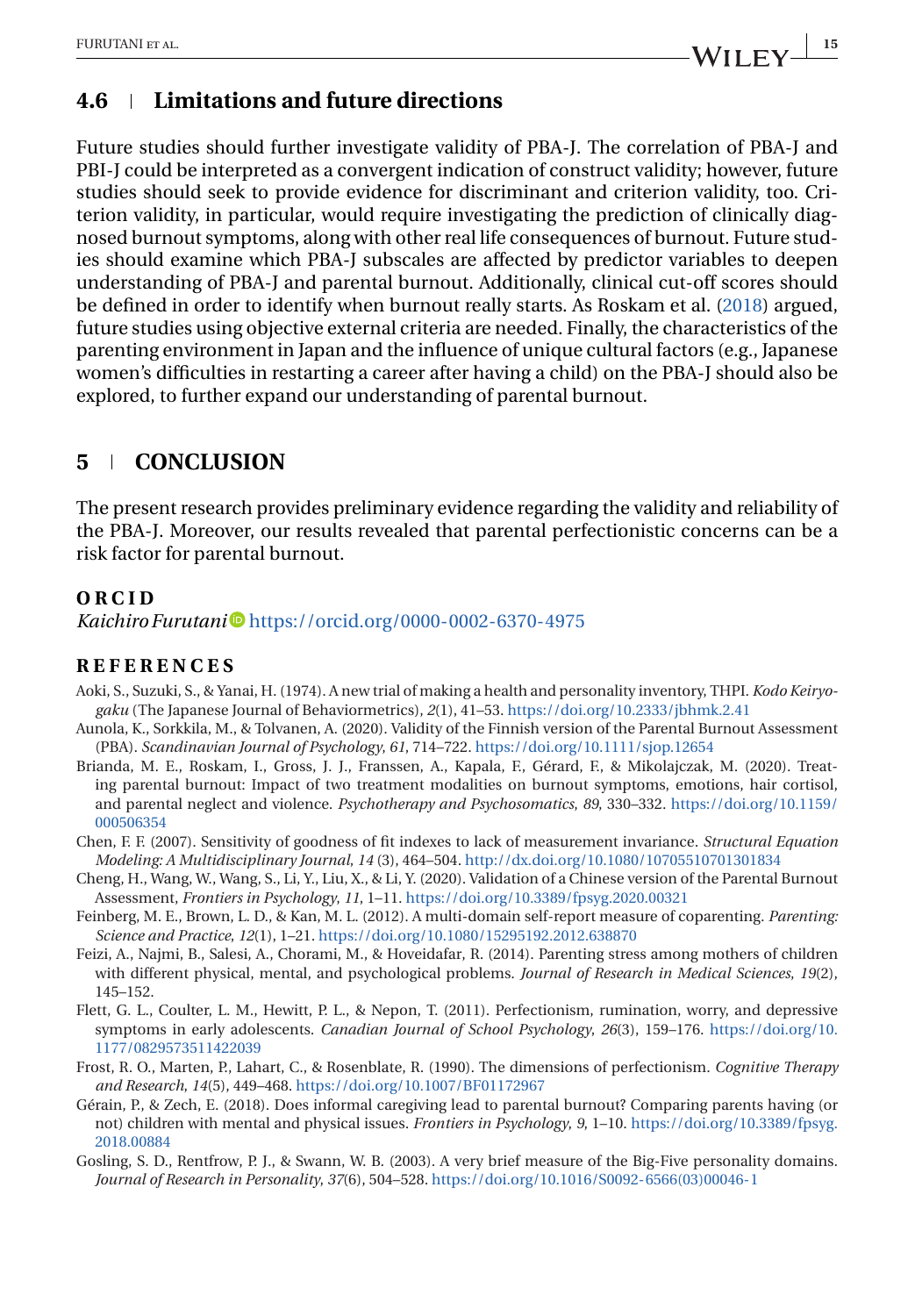# <span id="page-15-0"></span>**16 WILEY** FURUTANI ET AL.

- Hu, L., & Bentler, P. M. (1999). Cutoff criteria for fit indexes in covariance structure analysis: Conventional criteria versus new alternatives. *Structural Equation Modeling: A Multidisciplinary Journal*, *6*(1), 1–55. [https://doi.org/](https://doi.org/10.1080/10705519909540118) [10.1080/10705519909540118](https://doi.org/10.1080/10705519909540118)
- Kawada, T., Suzuki, S., Kubota, F., Ohnishi, N., & Satoh, K. (1999). Content and cross validity of the Todai Health Index Depression Scale in relation to the Center for Epidemiologic Studies Depression Scale and the Zung Selfrating Depression Scale. *Journal of Occupational Health*, *41*(3), 154–159. <https://doi.org/10.1539/joh.41.154>
- Kawamoto, T., & Furutani, K. (2018). The mediating role of intolerance of uncertainty on the relationships between perfectionism dimensions and psychological adjustment/maladjustment among mothers. *Personality and Individual Differences*, *122*, 62–67. <https://doi.org/10.1016/j.paid.2017.10.008>
- Kawamoto, T., Furutani, K., & Alimardani, M. (2018). Preliminary validation of Japanese version of the Parental Burnout Inventory and its relationship with perfectionism. *Frontiers in Psychology*, *9*, 970. [https://doi.org/10.](https://doi.org/10.3389/fpsyg.2018.00970) [3389/fpsyg.2018.00970](https://doi.org/10.3389/fpsyg.2018.00970)
- Kubo, M. (1998). The relationships of stresses and burnout: Is burnout one of strains? *Japanese Association of Industrial/Organizational Psychology Journal*, *12*, 5–15.
- Kubo, M. (2014). The factorial and construct validity of the Japanese Burnout Scale among service workers. *The Japanese Journal of Psychology*, *85*(4), 364–372. <https://doi.org/10.4992/jjpsy.85.13214>
- Lombardo, E. (2014). *Better than perfect: 7 strategies to crush your inner critic and create a life you love*. Berkeley, CA: Seal Press.
- Maslach, C., & Jackson, S. E. (1981). The measurement of experienced burnout. *Journal of Organizational Behavior*, *2*(2), 99–113. <https://doi.org/10.1002/job.4030020205>
- Matheny, A. P., Wachs, T. D., Ludwig, J. L., & Phillips, K. (1995). Bringing order out of chaos: Psychometric characteristics of the confusion, hubbub, and order scale. *Journal of Applied Developmental Psychology*, *16*(3), 429– 444. [https://doi.org/10.1016/0193-3973\(95\)90028-4](https://doi.org/10.1016/0193-3973(95)90028-4)
- Matsumoto, S. (2012). The quality of parental environment from environment psychological perspective. In M. Sugawara (Ed.), *The parental environment and QOL in childhood* (pp. 81–99). Tokyo: Kaneko Shobo.
- Mikolajczak, M., Brianda, M. E., Avalosse, H., & Roskam, I. (2018). Consequences of parental burnout: Its specific effect on child neglect and violence. *Child Abuse & Neglect*, *80*, 134–145. [https://doi.org/10.1016/j.chiabu.2018.](https://doi.org/10.1016/j.chiabu.2018.03.025) [03.025](https://doi.org/10.1016/j.chiabu.2018.03.025)
- Mikolajczak, M., Gross, J. J., Stinglhamber, F., Norberg, A. L., & Roskam, I. (2020). Is parental burnout distinct from job burnout and depressive symptoms? *Clinical Psychological Science*, *8*(4), 673–689. [https://doi.org/10.1177/](https://doi.org/10.1177/2167702620917447) [2167702620917447](https://doi.org/10.1177/2167702620917447)
- Mikolajczak, M., Raes, M.-E., Avalosse, H., & Roskam, I. (2018). Exhausted parents: Sociodemographic, childrelated, parent-related, parenting and family-functioning correlates of parental burnout. *Journal of Child and Family Studies*, *27*(2), 602–614. <https://doi.org/10.1007/s10826-017-0892-4>
- Muthén, L. K., & Muthén, B. O. (2017). *Mplus user's guide*. Retrieved from [https://www.statmodel.com/download/](https://www.statmodel.com/download/usersguide/MplusUserGuideVer_8.pdf) [usersguide/MplusUserGuideVer\\_8.pdf](https://www.statmodel.com/download/usersguide/MplusUserGuideVer_8.pdf)
- Nelson, G. (1995). Women's social networks and social support following marital separation: A controlled prospective study. *Journal of Divorce and Remarriage*, *23*(1–2), 149–169. [https://doi.org/10.1300/J087v23n01\\_10](https://doi.org/10.1300/J087v23n01_10)
- Oshio, A., Abe, S., & Cutrone, P. (2012). Development, reliability, and validity of the Japanese version of Ten Item Personality Inventory (TIPI-J). *The Japanese Journal of Personality*, *21*(1), 40–52.
- Roskam, I., Brianda, M., & Mikolajczak, M. (2018). A step forward in the conceptualization and measurement of parental burnout: The Parental Burnout Assessment (PBA). *Frontiers in Psychology*, *9*, 758. [https://doi.org/10.](https://doi.org/10.3389/fpsyg.2018.00758) [3389/fpsyg.2018.00758](https://doi.org/10.3389/fpsyg.2018.00758)
- Roskam, I., Raes, M.-E., & Mikolajczak, M. (2017). Exhausted parents: Development and preliminary validation of the Parental Burnout Inventory. *Frontiers in Psychology*, *8*, 163. <https://doi.org/10.3389/fpsyg.2017.00163>
- Sakurai, S., & Ohtani, Y. (1997). Relations of "self-oriented perfectionism" to depression and hopelessness. *The Japanese Journal of Psychology*, *68*(3), 179–186. <https://doi.org/10.4992/jjpsy.68.179>
- Satorra, A., & Bentler, P. M. (2001). A scaled difference chi-square test statistic for moment structure analysis. *Psychometrika*, *66*(4), 507–514. <https://doi.org/10.1007/BF02296192>
- Smith, M. M., Sakloske, D. H., Stoeber, J., Sherry, S. B., Saklofske, D. H., Stoeber, J., & Sherry, S. B. (2010). The Big Three Perfectionism Scale: A new measure of perfectionism. *Journal of Psychoeducational Assessment*, *28*(7), 670–687. <https://doi.org/10.1177/0734282916651539>
- Sorkkila, M., & Aunola, K. (2020). Risk factors for parental burnout among Finnish parents: The role of socially prescribed perfectionism. *Journal of Child and Family Studies*, *29*, 648–659. [https://doi.org/10.1007/s10826-](https://doi.org/10.1007/s10826-019-01607-1) [019-01607-1](https://doi.org/10.1007/s10826-019-01607-1)
- Stoeber, J., & Gaudreau, P. (2017). The advantages of partialling perfectionistic strivings and perfectionistic concerns: Critical issues and recommendations. *Personality and Individual Differences*, *104*, 379–386. [https:](https://doi.org/10.1016/j.paid.2016.08.039) [//doi.org/10.1016/j.paid.2016.08.039](https://doi.org/10.1016/j.paid.2016.08.039)
- Stoeber, J., & Otto, K. (2006). Positive conceptions of perfectionism: Approaches, evidence, challenges. *Personality and Social Psychology Review*, *10*(4), 295–319. [https://doi.org/10.1207/s15327957pspr1004\\_2](https://doi.org/10.1207/s15327957pspr1004_2)